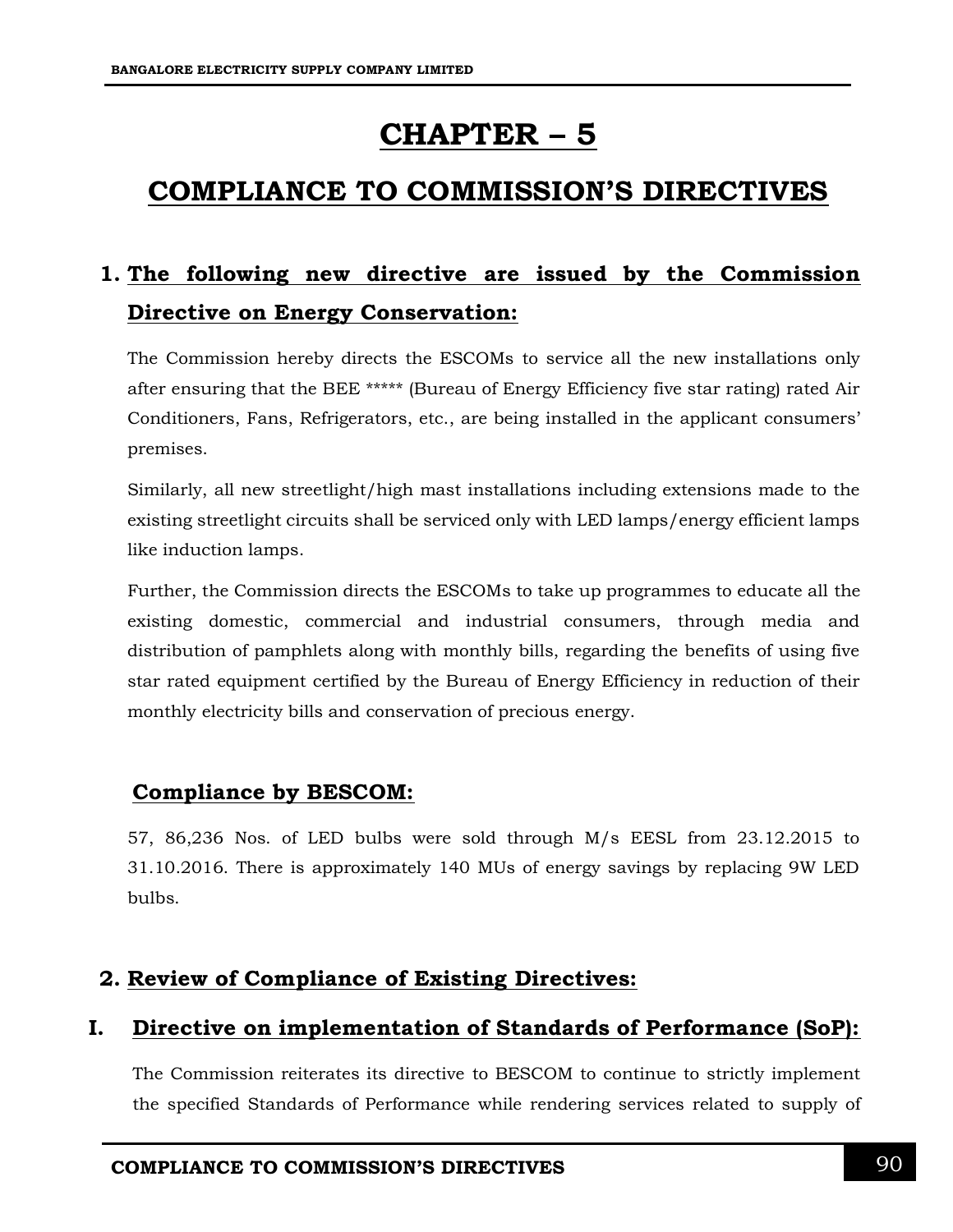power as per the KERC (Licensee's Standards of Performance) Regulations, 2004. Compliance of the same shall be submitted to the Commission on a quarterly basis regularly.

### **Compliance by the BESCOM:**

BESCOM vide letter No: BC-26/F-2411/2009-10/517, dated 14.08.2015, has submitted the compliance to the Commission, in respect of the directive on the Standards of Performance. As per the directions of the Commission, the details of the specified Standards of Performance in accordance with the KERC (Licensee's Standards of Performance) Regulations, 2004 and the KERC (Consumer Complaints Handling Procedure) Regulations, 2004, have been displayed in both Kannada and English on the notice boards in all the O&M section and subdivision offices in the following format given by the Commission.

**Table 5.1**

|               | O & M SUBDIVISIONS         |                                          |                |                                | O & M SECTIONS             |                                          |                |                              |  |
|---------------|----------------------------|------------------------------------------|----------------|--------------------------------|----------------------------|------------------------------------------|----------------|------------------------------|--|
| <b>ESCOM</b>  | <b>Total</b><br><b>Nos</b> | No. of $S/ds$<br>where SoP<br>parameters | <b>Balance</b> | Likely<br>date of<br>completio | <b>Total</b><br><b>Nos</b> | No. of $S/ds$<br>where SoP<br>parameters | <b>Balance</b> | Likely<br>date of<br>Complet |  |
|               |                            | displayed                                |                | n                              |                            | displayed                                |                | ion                          |  |
| <b>BESCOM</b> | 120                        | 120                                      |                | <b>NA</b>                      | 460                        | 460                                      |                | NA                           |  |

# **II. Directive on use of safety gear by linemen:**

The Commission reiterates its directive that BESCOM shall ensure that, all the linemen in its jurisdiction are provided with proper and adequate safety gear and the linemen use such safety gear provided while working on the network. The compliance in this regard shall be submitted once in a quarter to the Commission regularly.

### **Compliance by the BESCOM:**

- **1.** Safety goggles, safety shoes and safety belt are procured and issued to field staff.
- **2.** Tenders are called for Safety Materials like safety gloves, safety helmets and rainwear.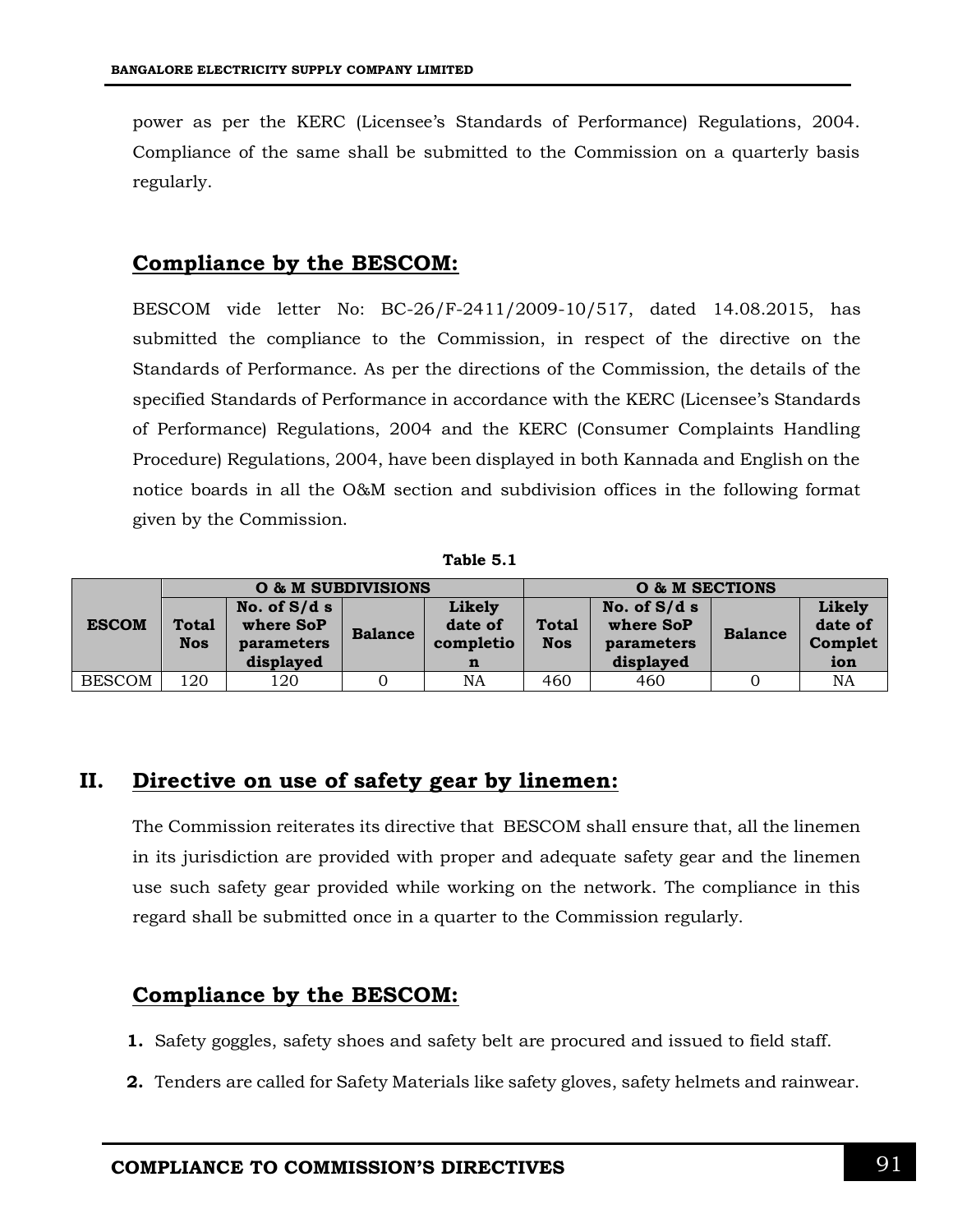Wherein the PO is placed for rubber gloves and tender for safety helmets and rainwear are opened and are under technical evaluation.

- **3.** Instructions are issued from corporate office to follow the safety protocol at work field.
- **4.** Every Monday the section officer will conduct a safety meeting before starting the work and will preach Safety Mantra to all field staff.
- **5.** Instructions are issued from corporate office to conduct the surprise checks of works to check whether the safety materials are used, safety zone is created etc., as per check list provided and deduct one day Casual Leave if any of the staff is not using safety equipment's for three times and issue a notice for the fourth time. Further penalty is being imposed to the officer who does not conduct the surprise checks.

# **III. Directive on providing Timer Switches to Street lights by the ESCOMs:**

The Commission reiterates that the streetlight installations should be provided with timer switches for enabling them to be automatically switched on only during the scheduled time. This measure would not only save significant quantum of energy that is currently wasted because of inefficient and unreliable manual operation of the switches which allow them to be lit unnecessarily even during day time, but also ensure that streetlights are lit during the scheduled dark hours when the general public require them. As directed earlier, BESCOM should install the timer switches at their cost and later recover it from the local bodies. Persuading the local bodies to fix timer switches at their own cost availing funds / grants received from Government and other agencies for such programmes / works should also be explored seriously.

The Commission further directs BESCOM that henceforth, the new streetlight installations and any extension/modification to be carried out to the existing streetlight installations shall be serviced only with timer switches.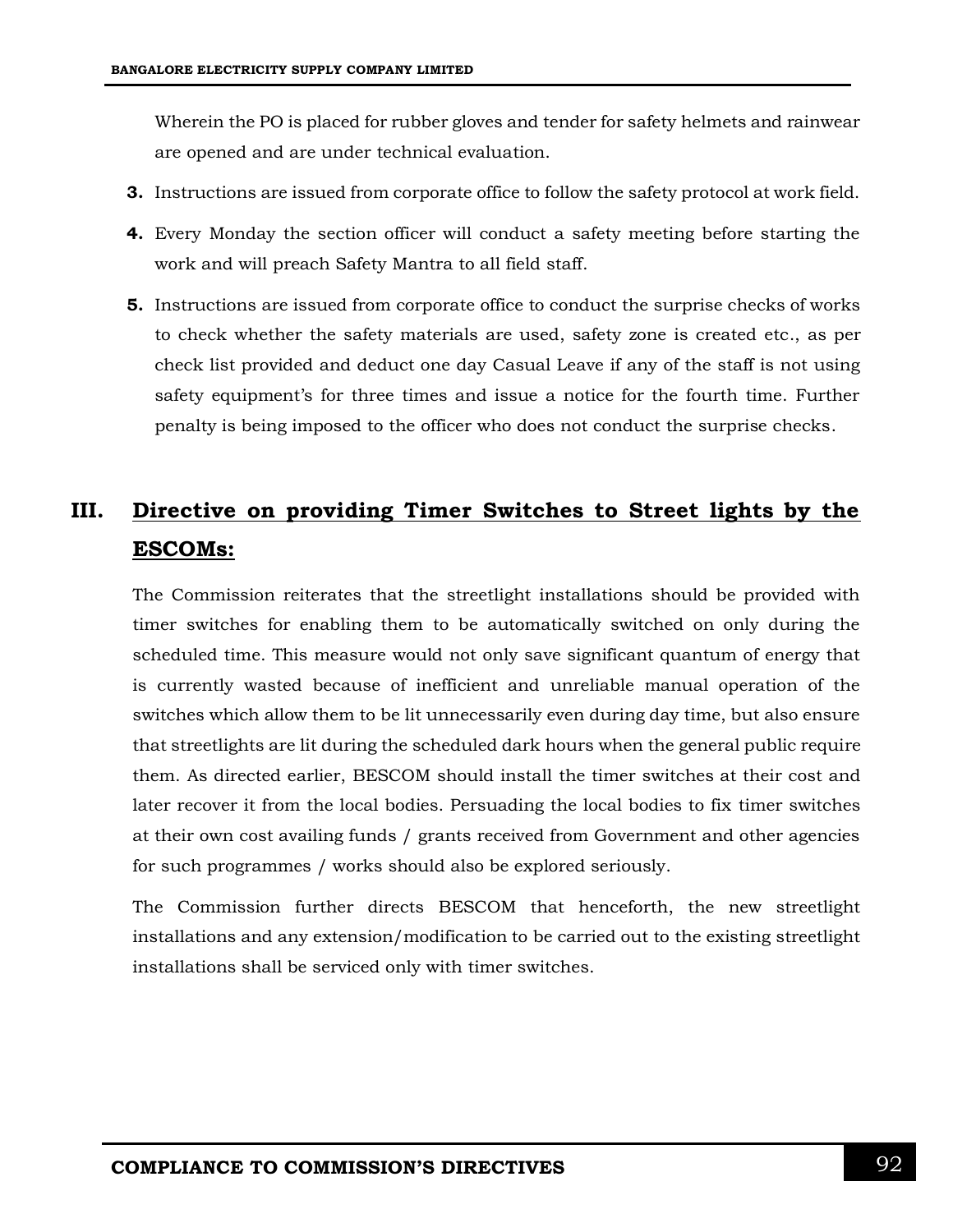## **Compliance by the BESCOM:**

The progress of Timer Switches to Streetlight Installations in BESCOM as on 30.09.2016 is as furnished below.

| Company       | Total No. of<br>existing Street<br>light<br>installations as<br>$ on$ Sep-16 | No. of installations switches in<br>provided with<br>timer switches as<br>$on$ Sep-16 | No. of timer<br>working<br>condition as on condition as on<br>$\textsf{Sep-16}$ | No. of timer<br>switches not in<br>working<br>$\textsf{Sep-16}$ | <b>Balance No of</b><br><b>timer</b><br>switches to<br>be fixed as on<br>$\textsf{Sep-16}$ |  |
|---------------|------------------------------------------------------------------------------|---------------------------------------------------------------------------------------|---------------------------------------------------------------------------------|-----------------------------------------------------------------|--------------------------------------------------------------------------------------------|--|
|               |                                                                              |                                                                                       |                                                                                 |                                                                 | $E = A - C$                                                                                |  |
| <b>BESCOM</b> | 52817                                                                        | 15313                                                                                 | 12636                                                                           | 3308                                                            | 40181                                                                                      |  |

**Table 5.2**

BESCOM has issued circular vide dated 15.09.2016 to the field staff to install timer switches to new streetlight installations and any extension/modification carried out to the existing streetlight installations shall be serviced only with timer switches.

### **IV. Directive on load shedding:**

The Commission observes that BESCOM is not submitting its projections of availability and demand for power and any unavoidable load shedding for every succeeding month in the last week of the preceding month to the Commission regularly. BESCOM shall henceforth submit the same regularly to the Commission. The Commission also notes that BESCOM has not expedited the 'application software' which it has been developing through Consultants for integration with the SCADA data to enable providing information to the consumers through SMS regarding the time and duration of probable interruptions. This has to be expedited as the consumers need to be informed through SMS regarding both scheduled and un-scheduled load shedding due to reasons such as system constraints, breakdowns of lines/equipment, maintenance etc., This would address significantly the consumers' dissatisfaction on this issue.

Further, it is also necessary to avoid load shedding involving the same substations/feeders; the same should be done on rotation basis to avoid inconvenience to consumers/public.

The Commission reiterates that BESCOM shall comply with the directive on load shedding and submit monthly compliance reports to the Commission regularly.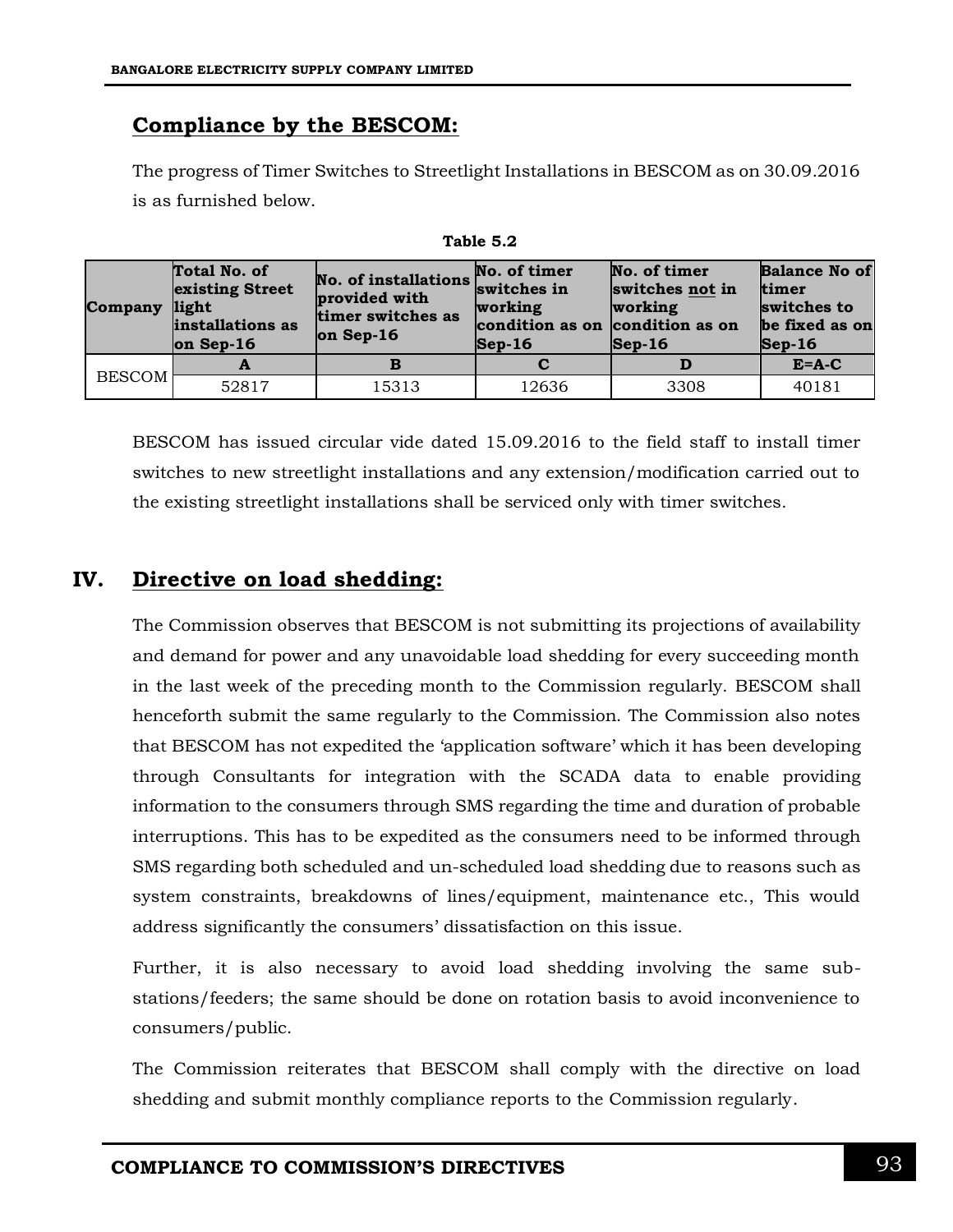## **Compliance by BESCOM:**

The prevailing power supply arrangements in the BESCOM, is submitted as follows:

#### **a) Load Restriction:**

Presently there is no load restriction, in case of any major outages in the generating stations the load restriction is planned as below.

- **Peroirity-1:** NJY feeders, 2 to 4 hours in a day on rotational basis
- **Peroirityt-2:** Town feeders (other than Bangalore City), 2 to 4 hours in a

day on rotational basis.

- **Peroirity-3:** Domestic/residential feeders in Bangalore City, 2 to 4hours on rotational basis.
- **Periority-4:** Commercial feeders in Bangalore City, 2hours in rotational Basis.
- **Periority-5:** Staggering of holidays for industrial feeders.

#### **b) Hours of power supply for agriculture feeders:-**

#### **Rural mixed feeders:**

3 phase, 6 to 7 hours; single phase: 7 to 8 hours

#### **Exclusive agriculture feeders:**

3 phase: 6 to 7 hours; single phase: 7 to 8 hours.

Consequent to less water storage in Linganamakki, Supa & Mani major Hydel reservoirs and to meet the peak demand of ensuing summer days, presently Hydel generation is being restricted to 10.5 MU per day from these power plants.

However, to meet the deficit of power, the following measures have been taken by the BESCOM:

• Purchase of power through an Energy Exchange (IEX), 200-300MW between 00.00hrs and 11.00hrs, 500-750MW between 11.00hrs and 18.00hrs based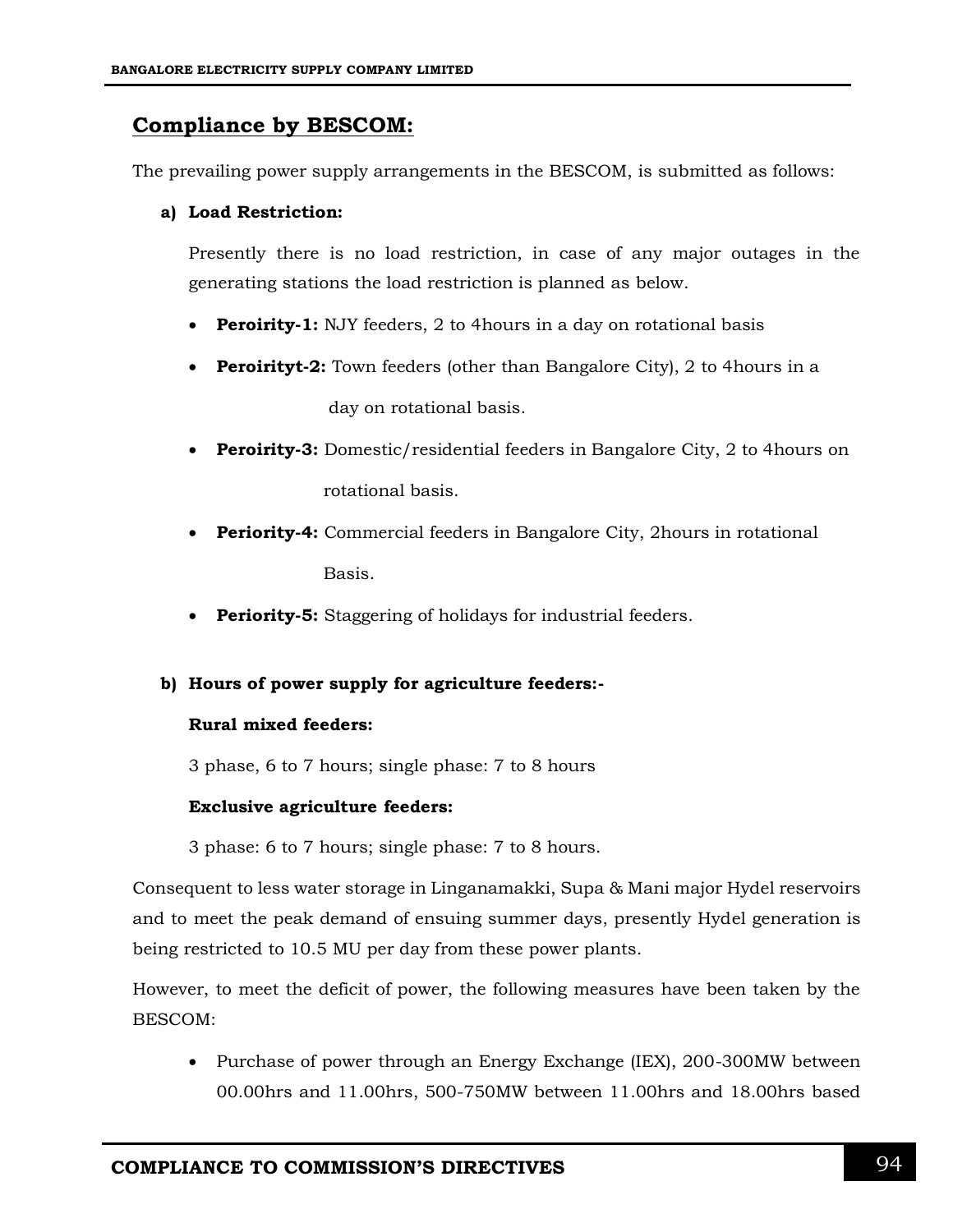on the day ahead availability declared by the SLDC and the anticipated demand based on previous days recorded demanded with seasonal conditions.

- Purchase of power to an extent of 215 MW of BESCOM share from Damodar Valley Corporation through PPA.
- Hydro generation will be increased during ensuing summer and school examinations.

At present, BESCOM has developed a web based SDRA application which utilizes the SCADA data and generates MIS reports on power supply position, performance of feeders and also hours of power supply in geographical area wise, pubic constituency wise and also BESCOM O&M unit wise. Using this software messages through SMS are being sent to public representatives. As regards sending of SMS about load shedding to the public / consumers, the same is in process. Also, integration of this application with computers of station log book application developed by the KPTCL, to fill up the gaps in the data acquired through SCADA, is in progress.

BESCOM has also developed web based Feeder Shutdown Protocol (FSP) application which support the process of 11 KV feeder selection on indiscriminating basis for load shedding in the event of unscheduled outage which can be a result of loss of generating unit or loss of major transmission unit.

As of now, BESCOM is furnishing day ahead requirement to the SLDC for the requirement of power and based on the requirement and availability, the SLDC is allocating power. In future, BESCOM will furnish the projected requirement on month ahead basis to the Commission.

As per the Hon'ble commission directives, the details of both scheduled and unscheduled load shedding due to system constraints is uploaded day ahead in BESCOM website for public information.

#### **URJAMITHRA Programme:**

 URJAMITHRA Programme is an initiative of Ministry of Power, Government of India which provides outage management and notification platform for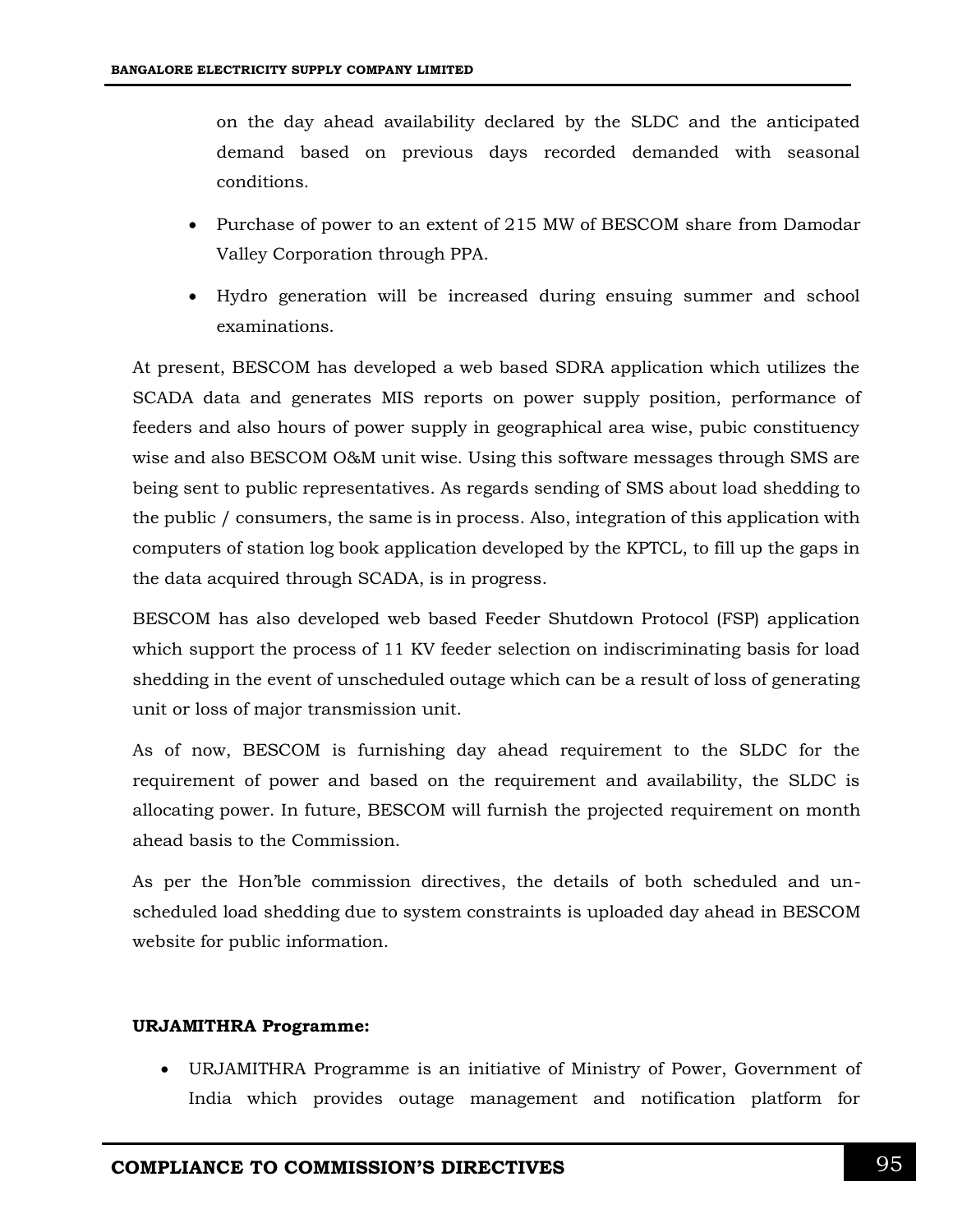dissipating the outage information to power distribution consumer across India through SMS/email/push notification.

- Objective of this programme is to share the information with consumers about outages in rural and urban areas through SMS/email/push notification.
- In this regard consumer data collection is under progress.

# **V. Directive on Establishing a 24x7 Fully Equipped Centralized Consumer Service Center for Redressal of Consumer Complaints:**

The Commission reiterates its directive to BESCOM to publish the complaint handling procedures / contact number of the Centralized Consumer Service Centre regularly in the local media and other modes periodically for the information of public and ensure that all the complaints of consumers are registered only through the centralized consumer service center for proper monitoring of disposal of complaints registered.

The compliance in the matter shall be submitted to the Commission once in a quarter regularly.

# **Compliance by BESCOM:**

To facilitate consumers, BESCOM has established a well-integrated 24 X 7 Customer Help Line through the latest technology & software developments along with in-built automatic call transfer system. Consumers can call on the Customer Help Line Number 1912 which has 45 concurrent lines with Multi Channel Complaint Registration Facility (Phone, SMS, Online, E-mail & Facebook).

As per the directions of KERC, BESCOM has published the contact number (1912) of the Centralized Consumer Service Centre initially through all Newspapers, Radio and Television. In addition to this, 24X7 Helpline contact number 1912 is being publicized regularly through various pamphlets, hoardings, advertisements, Facebook, Twitter, BESCOM Service station vehicles, display on Linemen's uniforms and notifications.

All the consumer complaints are being registered in the Web enabled PGRS (Public Grievance Redressal System) application. Whenever any consumer registers complaint,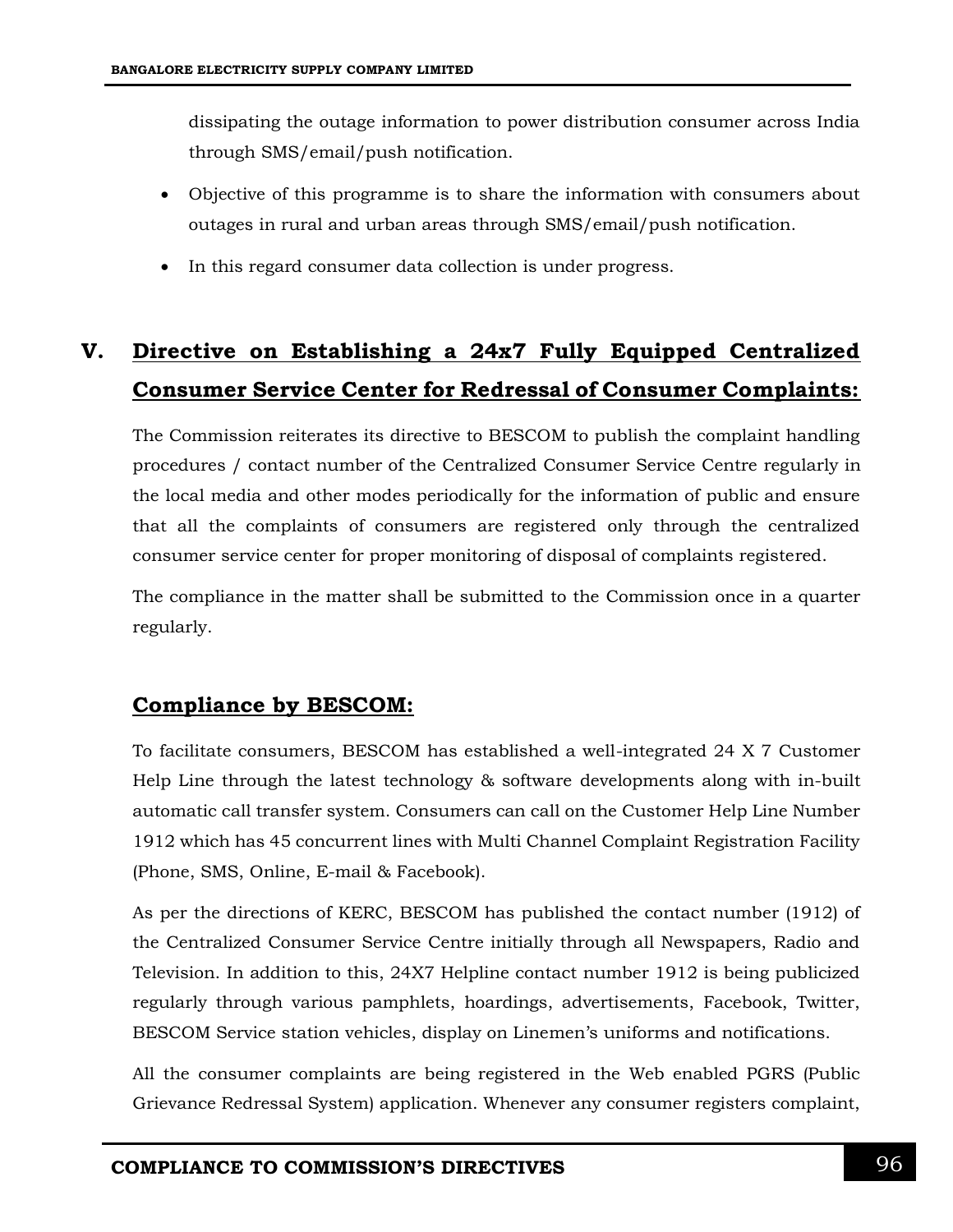they will be provided with the Docket Number, using which they can track their complaint status through BESCOM Website. For the speedy redressal of complaints, BESCOM has established Circle control rooms in all the 8 Circles. In Circle Control Rooms, the executives makes follow up of complaints pertaining to their Circle till resolution.

### **VI. Directive on Energy Audit:**

The Commission had directed BESCOM to prepare a metering plan for energy audit to measure the energy received in each of the Interface Points and to account for the energy sales. The Commission had also directed BESCOM to conduct energy audit and chalk out an action plan to reduce distribution losses to a maximum of 15 percent wherever it is above this level in towns/ cities having a population of over 50,000.

The Commission had earlier directed all the ESCOMs to complete installation of meters at the DTCs by 31st December, 2010. In this regard the ESCOMs were required to furnish to the Commission the following information on a monthly basis:

- **a)** Number of DTCs existing in the Company.
- **b)** Number of DTCs already metered.
- **c)** Number of DTCs yet to be metered.
- **d)** Time bound monthly programme for completion of the work.

The Commission further notes that the DTC metering is completed in all the 24 towns where RAPDRP scheme is taken up. But, despite completing the metering of the DTCs, BESCOM has not taken up comprehensive DTC wise energy audit, reportedly due to incomplete tagging of consumer installations with the concerned feeders/DTCs. There has been an inordinate delay in tagging of consumer details with the feeders/DTCs by BESCOM. In fact BESCOM during the ESCOMs' Review meetings held in the Commission had committed to complete this exercise before August 2014, but the progress achieved is not satisfactory.

BESCOM is directed to take up energy audit of DTCs for which meters have already been installed and to initiate corrective measures for reducing distribution losses wherever they are above the targeted level. The compliance in respect of DTC wise energy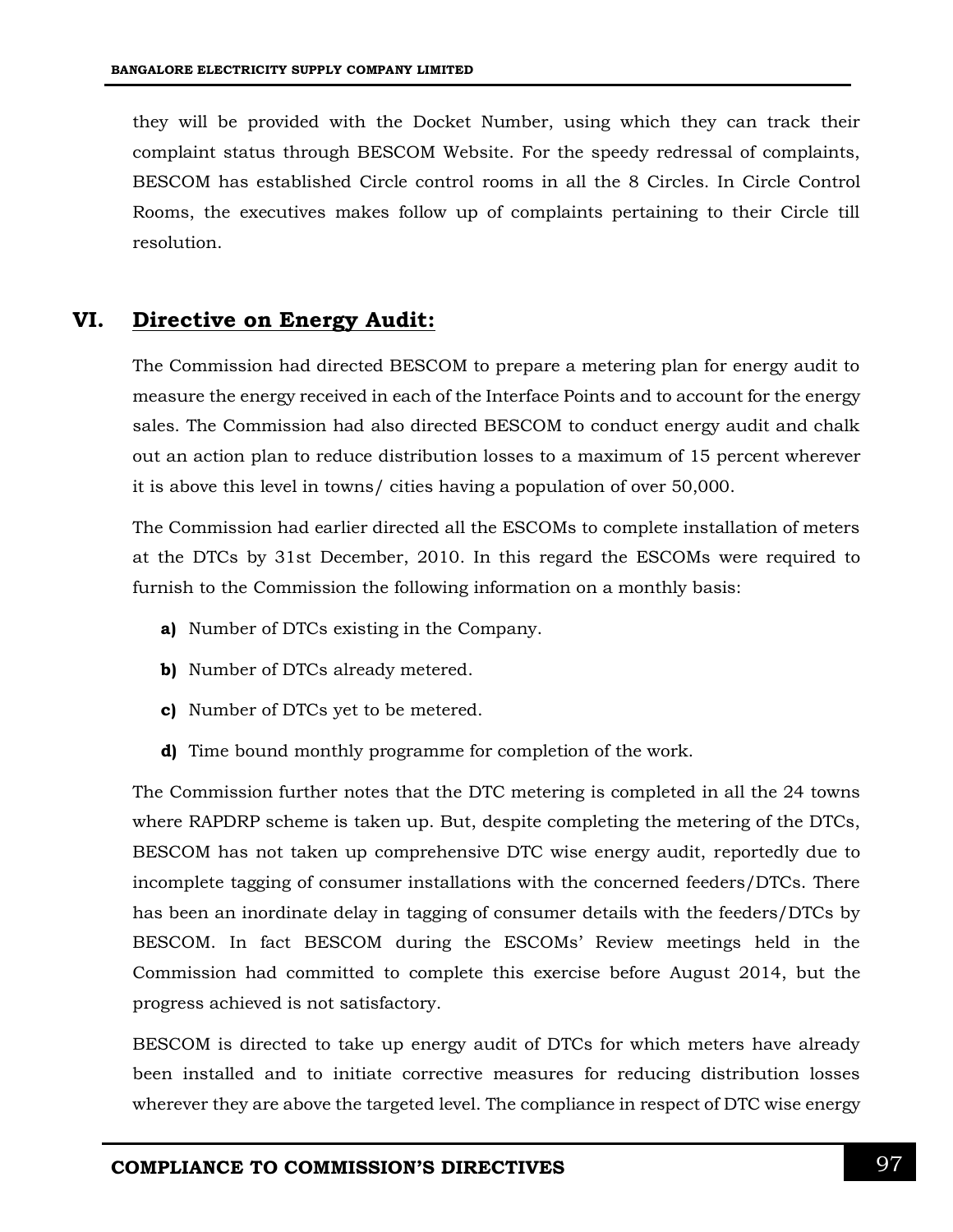audit conducted with analysis and the remedial action initiated to reduce loss levels shall be submitted every month regularly to the Commission.

Further, BESCOM is directed to submit to the Commission the consolidated energy audit report for the FY16, as per the formats prescribed by the Commission, vide its letter No: **KERC/D/137/14/91 dated 20.04.2015, before 15th May 2016.**

## **Compliance by the BESCOM:**

#### **DTC metering status as on Oct-2016 is as below:**

| Number of DTCs existing                   | 248253 |
|-------------------------------------------|--------|
| Number of DTC already metered : 110965    |        |
| % Metered                                 | 44.70  |
| Number of DTCs yet to be metered : 137288 |        |

As DTC metering for IP set feeding and Single Water supply installations are exempted, balance metering to be carried out approximately to 25000 to 30000 no. of DTCs, for which tender is proposed.

For carrying out energy audit of metered DTCs, BESCOM has taken all measures to resolve the issues and the same is under progress.

| As on OCT-<br>2016 | No. of<br><b>DTCs</b><br>existing | No. of<br><b>DTCs</b><br>metered | <b>Balance</b><br>to be<br>metered | No. of DTCs<br>with modems | <b>Balance DTCs to be</b><br>fixed with modems/<br>Legacy meters |
|--------------------|-----------------------------------|----------------------------------|------------------------------------|----------------------------|------------------------------------------------------------------|
| <b>RAPDRP</b>      | 54384                             | 53517                            | 867                                | 52979                      | 538                                                              |
| <b>NON-RAPDRP</b>  | 193869                            | 57448                            | 136421                             | 45000                      | 12448                                                            |
| <b>Total</b>       | 248253                            | 110965                           | 137288                             | 97979                      | 12986                                                            |

**Table 5.3**

In RAPDRP area DTC wise Energy audit reports requires fine tuning in incremental data, GIS updation and integration with RAPDRP system. Once its integrated DTC wise system generated Energy audit reports will be submitted regularly to the Commission.

In Non-RAPDRP area due to software integration issues between meter manufacturer (M/s.AFTL and M/s.Genus) and billing agency (M/s. N-soft) DTC wise energy audit reports are not generated. About 12287 nos. of DTCs energy audit reports are generated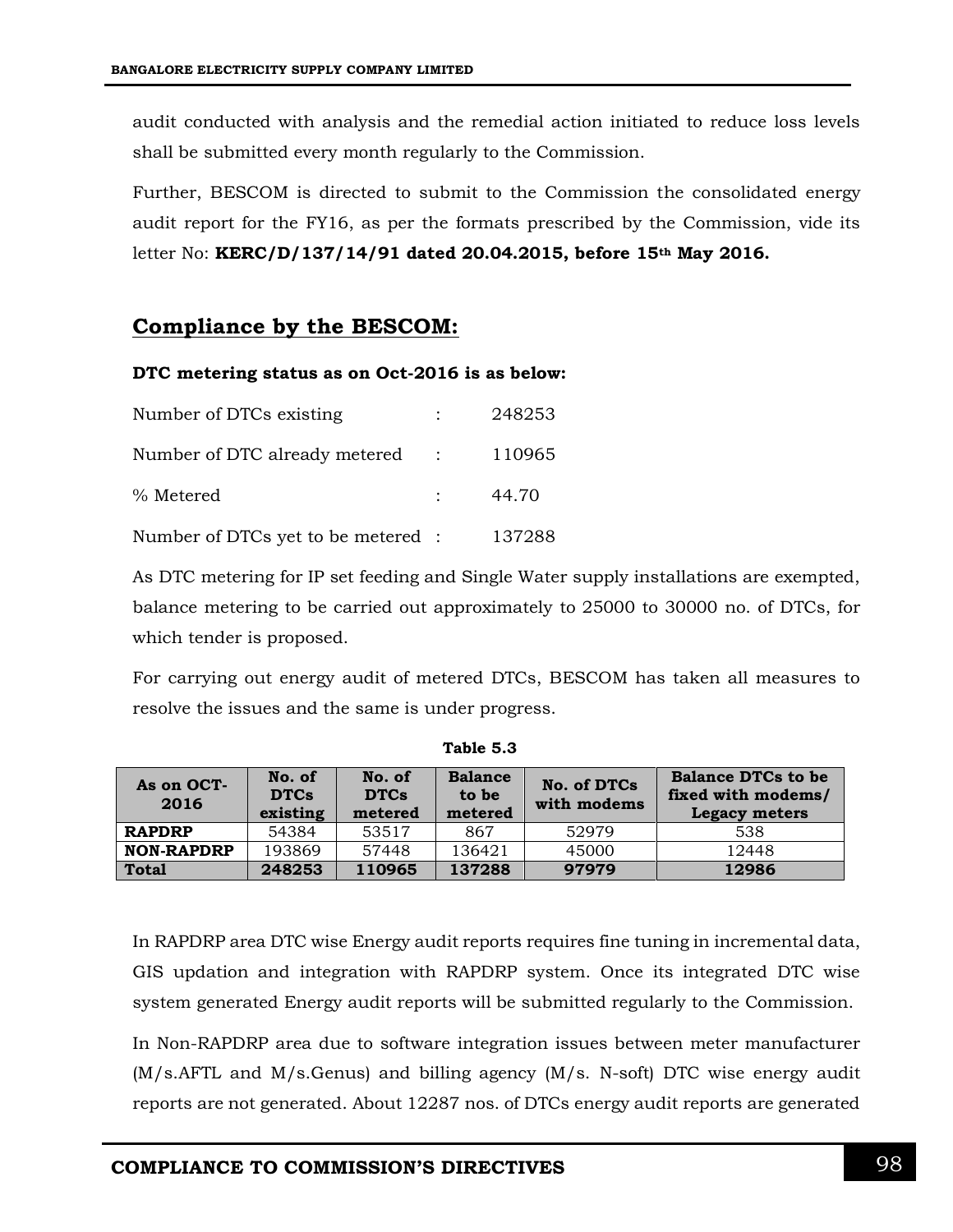in Tumkur circle. Due to improper tagging most of the DTCs are having abnormal losses. Action is being taken to set right the same. For remaining nos. repeated instructions and letters have been addressed to Meter manufacturer to resolve the issue at the earliest.

Further, to furnish energy audit report in the prescribed format as per Hon'ble KERC letter dated: 20.04.2015, energy audit reports at DTC level are not generated due to issues mentioned earlier. Town/Division/Feeder wise energy audit reports are furnished regularly to Commission in the prescribed PQM format for quarterly review meetings. PQM format 3a (Division wise), 3b (Feeder wise), 3c (Town wise) from the month of April-16 to June-16 are enclosed for further needful.

### **VII. Directive on Implementation of HVDS:**

As regards the implementation of HVDS in Kanakapura sub-division, the Commission had directed BESCOM to get the cost estimates prepared keeping in view the objective of bringing down the overall costs of the project and thereafter seek separate approval from the Commission before taking up the proposed work. On scrutiny of the DPR of Kanakapura Urban & Rural, Harohalli and Sathanur subdivisions of Kanakapura Division and Kunigal rural subdivision of Tumkur division, submitted to the Commission, by BESCOM, the Commission has noted many observations including the discrepancies in provision of materials, released materials, credit values of released materials, computation of energy loss reduction and techno-economical non-viability issues. These observations were communicated to BESCOM for necessary action.

The Commission directs BESCOM to follow the revised guidelines issued by the Commission and implement HVDS programme in Tumkur rural sub-division1 & 2 as reported by it and submit the progress/compliance thereon once in a quarter to the Commission regularly . The Commission further directs BESCOM to furnish the feederwise post analysis of all the HVDS works executed and completed.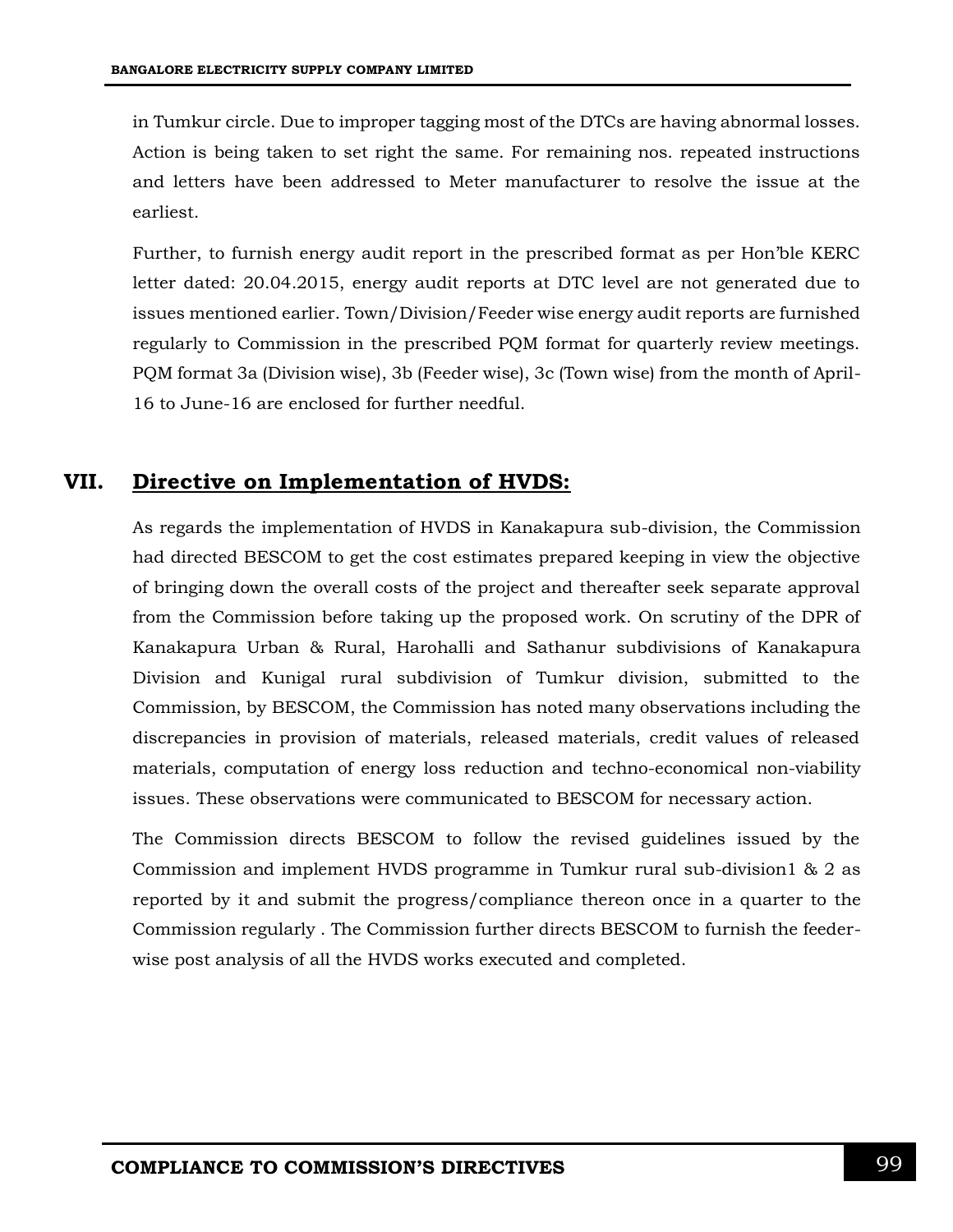## **Compliance by the BESCOM:**

The HVDS work of remaining 28 feeders is completed and feeders were commissioned during December -2015.

The evaluation of pre and post analysis of all 68 commissioned feeders is entrusted to TPIA (Third Party Inspection Agency) M/s N Arc Consulting, New Delhi vide DWA No. DGM/HVDS/TPIA/16-17/03/ 04/05 Dated: 10.11.2016 of Tumkur, Chikkaballapura, Nelamangala divisions respectively and two months' time given to agency for submission of analysis report. On receipt of the reports, same will be submitted to Hon'ble commission.

BESCOM has taken action to identify the feeders having highest distribution losses for implementing HVDS scheme at a reasonable cost duly following the guidelines issued by the Hon'ble commission.

BESCOM has taken all the measures and the overall DPR cost of implementation of HVDS scheme in Kanakapura taluk is reduced from Rs. 174 crores to Rs. 136.88 corers and Huliyurdurga section, Tumkur taluk is reduced from Rs. 32.25 crores to Rs. 25.90 crores.

The reply on the discrepancies noted by the commission will be submitted to the commission shortly.

The evaluation of pre and post analysis of the above work is entrusted to TPIA (Third Party Inspection Agency) M/s CPRI, Bangalore vide DWA No. BESCOM/CGM (Proj)/DGM/HVDS/TPIA/16-17/01/02 dated: 26.07.2016 of Kanakapura and Tumkur divisions respectively. It was informed to conduct the evaluation of the feeders as and when the work is completed & commissioned and to submit the report.

### **VIII. Directive on Niranthara Jyothi – Feeder Separation:**

The ESCOMs were directed to furnish to the Commission the programme of implementing 11 KV taluk wise feeders' segregation with the following details:

- **a)** Number of 11 KV feeders considered for segregation.
- **b)** Month wise time schedule for completion of envisaged work.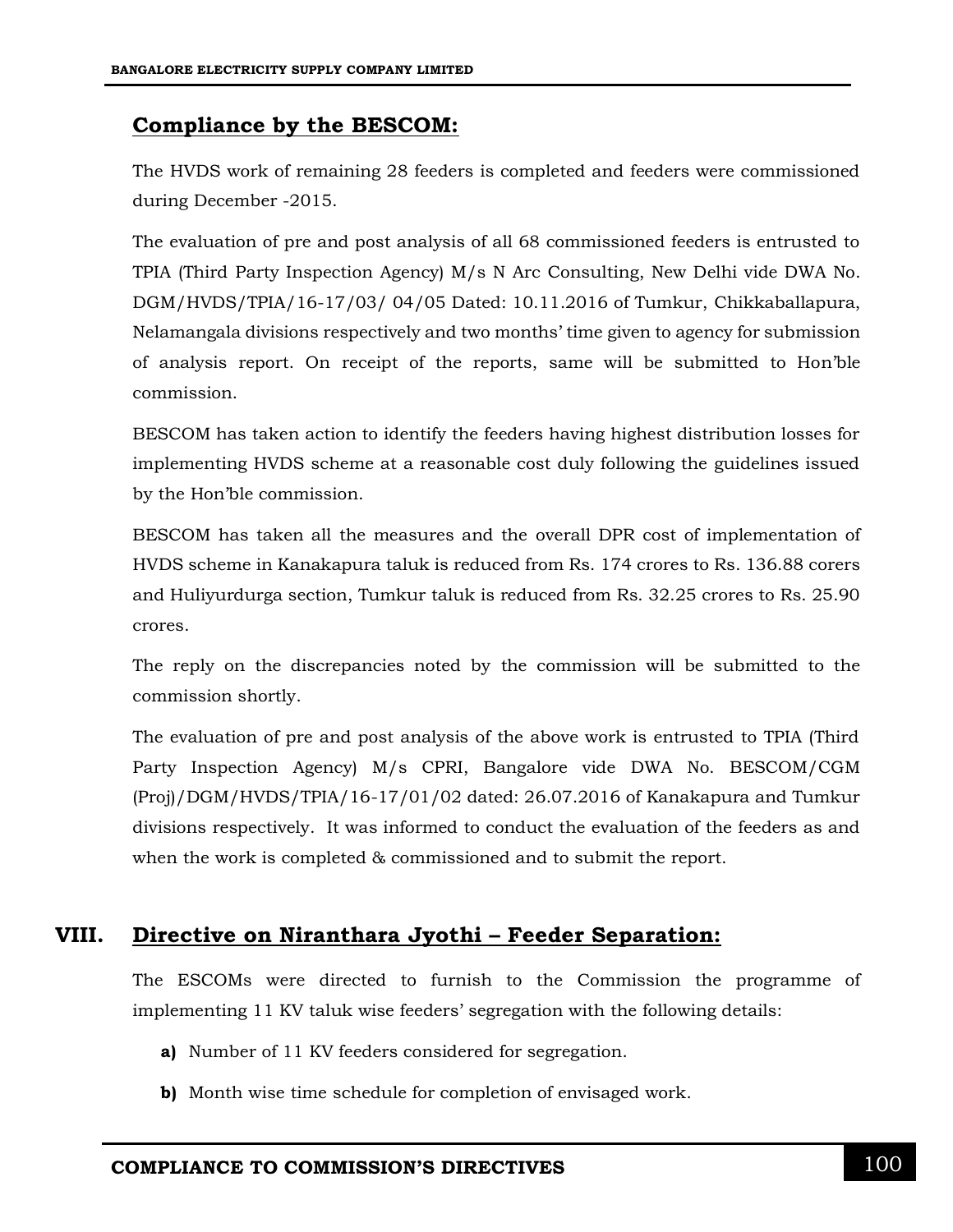**c)** Improvement achieved in supply after segregation of feeders.

The Commission notes that BESCOM is yet to commission 10 feeders in phase-2, whereas, it has commissioned all the 281 feeders taken up under phase-1 long back. The progress achieved in implementing the works under NJY phase-2 is not satisfactory, as it has taken one long year to commission only 10 feeders out of 20 remaining feeders as at the end of last year. The delay in implementation of NJY works by BESCOM has resulted in non-realization of envisaged benefits set out in the DPR when the project was initiated.

BESCOM is hereby directed to commission the balance feeders' expeditiously and to carry out the performance analysis of those feeders to ensure that the objectives set out as per DPR are accomplished.

Further, the Commission, has noted that BESCOM has carried out the performance analysis of feeders commissioned under NJY indicating the benefits accrued to the system in terms of reduction in failures of distribution transformers, improvement in tail-end voltage and improvement in supply/reduction in interruptions and increase in metered consumption. The analysis reveals that there is overall improvement in supply condition after implementation of NJY besides benefiting the consumers in rural area resulting in a positive socio- economic impact. The analysis also reveals that the consumers are happy post implementation of NJY as the number of hours of quality power availability has increased.

BESCOM is directed to expedite execution of NJY works under phase-2 and report compliance thereon to the Commission. Further, BESCOM shall ensure that NJY feeders are not tapped illegally for running IP sets which would defeat the very purpose of feeder separation scheme undertaken at huge cost.

Further, it is noted that BESCOM has already segregated almost all the feeders taken up both under phase1&2 works and consequently agricultural feeders are exclusive from rural loads and the energy consumed by the IP sets could be more accurately measured at the 11 KV feeder level at the sub-stations after duly allowing for distribution losses in 11 KV lines, distribution transformers and LT lines. BESCOM is directed to report every month, specific consumption and the total IP sets consumption only on the basis of data from agricultural feeder energy meters as per the formats prescribed by the Commission, before 15th May 2016.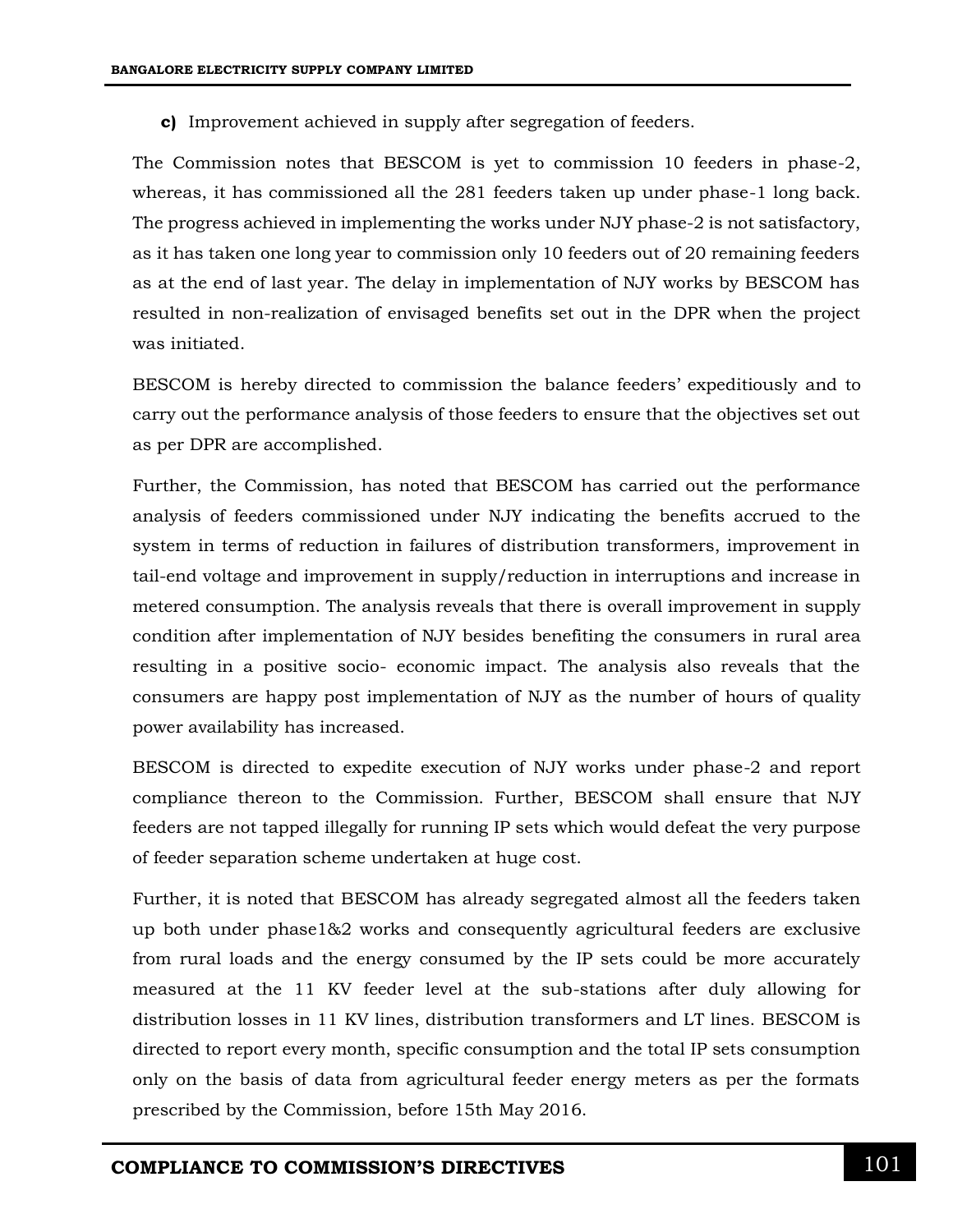The Commission reiterates its directive to BESCOM to continue to furnish feeder-wise IP set consumption based on feeder energy meter data to the Commission every month in respect of agriculture feeders segregated under NJY.

## **Compliance by BESCOM:**

Out of the 271 feeders taken up for segregation under phase-1, all the feeders have been commissioned. Out of 281 feeders proposed in phase-2, 280 feeders have been commissioned. The project is scheduled for a total completion by December 2016. Out of the 380 feeders taken up for segregation under phase-3, 201 feeders have been completed and 117 feeders have been commissioned, the project is scheduled for a total completion by March, 2017. For Niranthara Jyothi feeders, 20-22 hours of three phase power supply is being arranged as envisaged under the DPR. The limiting number of hours of power supply to IP sets i.e., for agriculture feeders is 7 hours at three phases as per the decision of GoK.

M/s MECON Limited, a Government of India undertaking has been entrusted with pre and post analysis of feeders commissioned under Niranthara Jyothi phase-1 and concurrent analysis of feeders commissioned under phase-2 as follows:

| 1. Bangalore Rural | $\sim 10^{-10}$ | 24 feeders |
|--------------------|-----------------|------------|
| 2. Kolar           |                 | 08 feeders |
| 3. Tumkur          | $\mathbb{R}^n$  | 40 feeders |
| 4. Davangere       |                 | 28 feeders |

M/s MECON has submitted a report in respect of feeders identified in Davangere and Kolar Circles and which is validated by the concerned superintending engineers (Ele.,). Further, M/s PRDCL has also evaluated the pre and post analysis of feeders commissioned under Niranthara Jyothi phase-1 in Harpanahalli Taluk, in Davangere circle.

The agencies have submitted a detailed report separately for each of the feeders on which the analysis was carried out. The reports show that the Niranthara Jyothi Yojane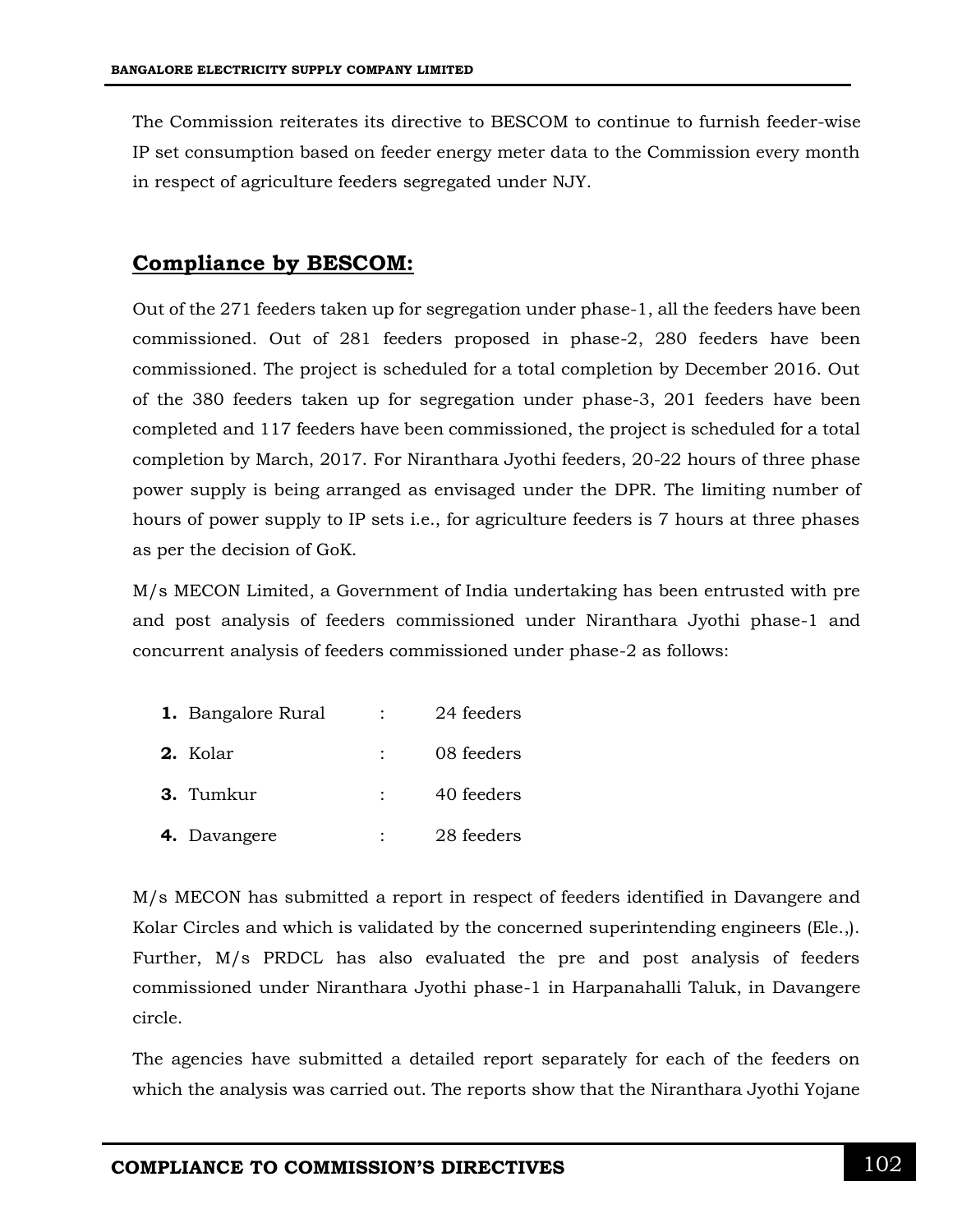has benefited the rural population to a considerable extent through better quality of power supply and in providing 24 x7 power to the rural nonagricultural loads. The consumers are happy and satisfied with the better power supply conditions prevailing after the implementation of Niranthara Jyothi Yojane.

The benefits derived from Niranthara Jyothi Yojane scheme is noted below:

#### **24x7 power supply to villages:**

The main purpose envisaged in the implementation of Niranthara Jyothi Yojane is to arrange 24x7 uninterrupted power supply to the villages. As seen from the vital statistics of the sub-stations feeding the area, these villages which were having intermittent power supply earlier, are now having continuous 3 phase power supply and BESCOM is not resorting to load shedding, which was the case earlier. But, in few cases there have been continued interruptions due to system constraints, line clear issues and unforeseen faults. But, now after implementation of NJY, BESCOM is able to supply continuous uninterrupted quality power supply for longer duration during morning and evening peak hours.

#### **Energy input from sub-stations:**

There is increase in consumption of both the metered category installations and IP sets. However, the increase in IP consumption is attributed to the increase in number of IP sets due to regularization of unauthorized IP sets.

#### **Increase in metered consumption:**

The energy consumption of metered category installations has shown an increase of about 25 to 30 per cent after the implementation of NJY. In some of the cases where the exact feeder-wise metered consumption was not furnished due to change in billing software and non-availability of previous data, a sample of energy consumption of a few installations selected at random in various villages fed from the feeder over a period of 6 months before and after the implementation of NJY, as extracted from the subdivisional DCB was analyzed. This also indicates the increasing trend of consumption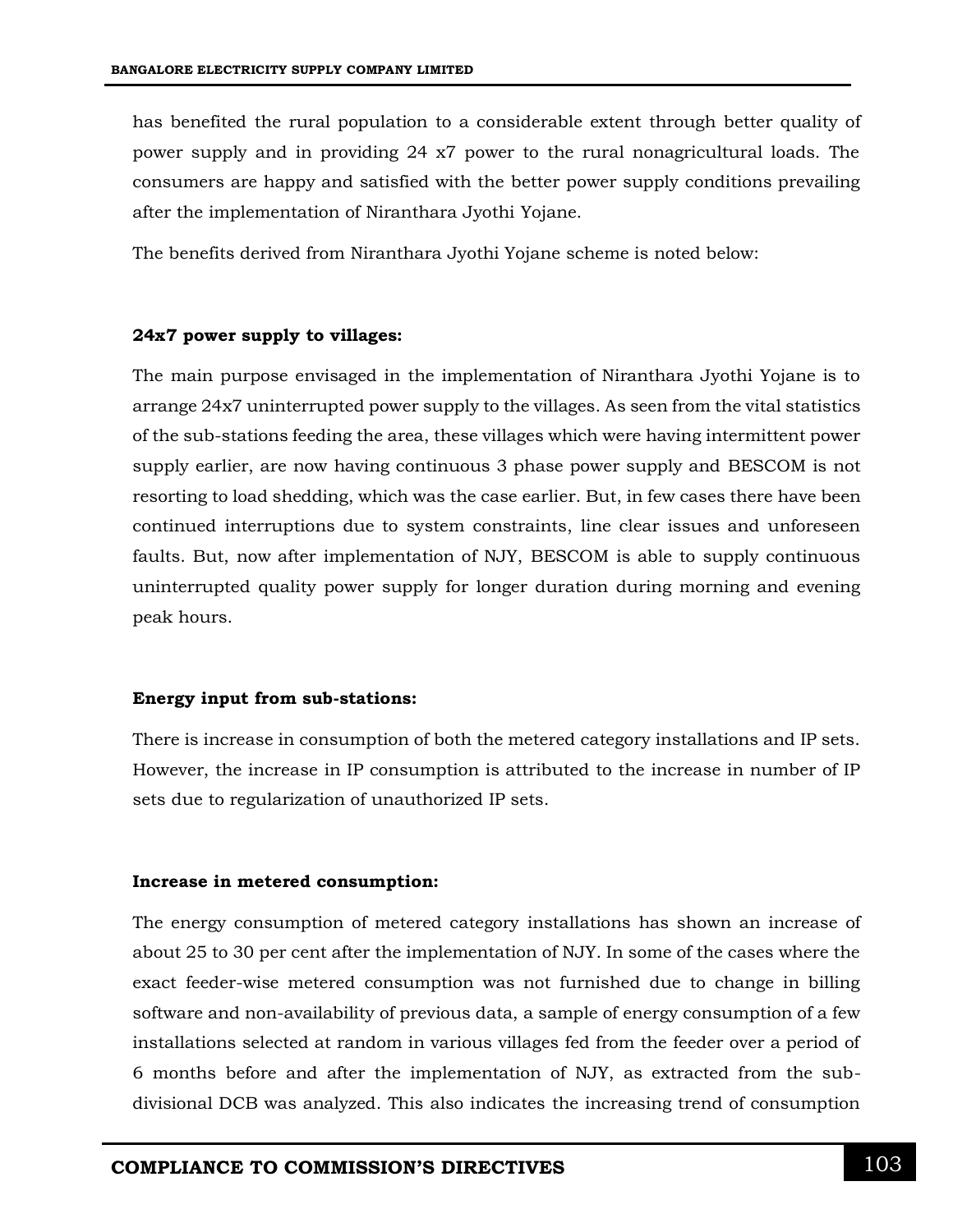of metered installations. However, it can be safely assessed that there is an increase of 25% to 30% in metered energy consumption.

#### **Unmetered consumption:**

As compared with earlier period, there is a considerable increase in the IP consumption post implementation of NJY. The total unmetered consumption of IP sets in respect of the combined IP feeders has shown an increasing trend as compared with the IP set consumption before implementation of NJY. This is due to increase in number of IP sets serviced under regularization and also due to mix up of feeder loads during rearrangement of feeders envisaged in the project. However, IP consumption, which was hitherto being assessed based on assumptions, can now be measured more accurately, as there is a total exclusive feeder with metering facilities at station end, for calculating feeder-wise total daily and monthly IP consumption.

#### **Rate of failure of transformers:**

After the implementation of NJY, the failure rate of transformers in both the IP feeders as well as NJY feeders has reduced significantly as compared to the failure rate of transformers before implementation of NJY.

#### **Better consumer satisfaction:**

As per the opinion obtained from the consumers, in different villages fed by NJY feeders, it is evident that the consumers are happier with the better power supply conditions after introduction of NJY.

## **Results of the socio economic survey carried out for the beneficiaries of the NJY Project:**

A survey was conducted on the effectiveness of the project by obtaining opinion from a cross section of people in different villages fed by NJY feeders the results are as follows. About 85% to 95% of the respondents have agreed on the following improvements in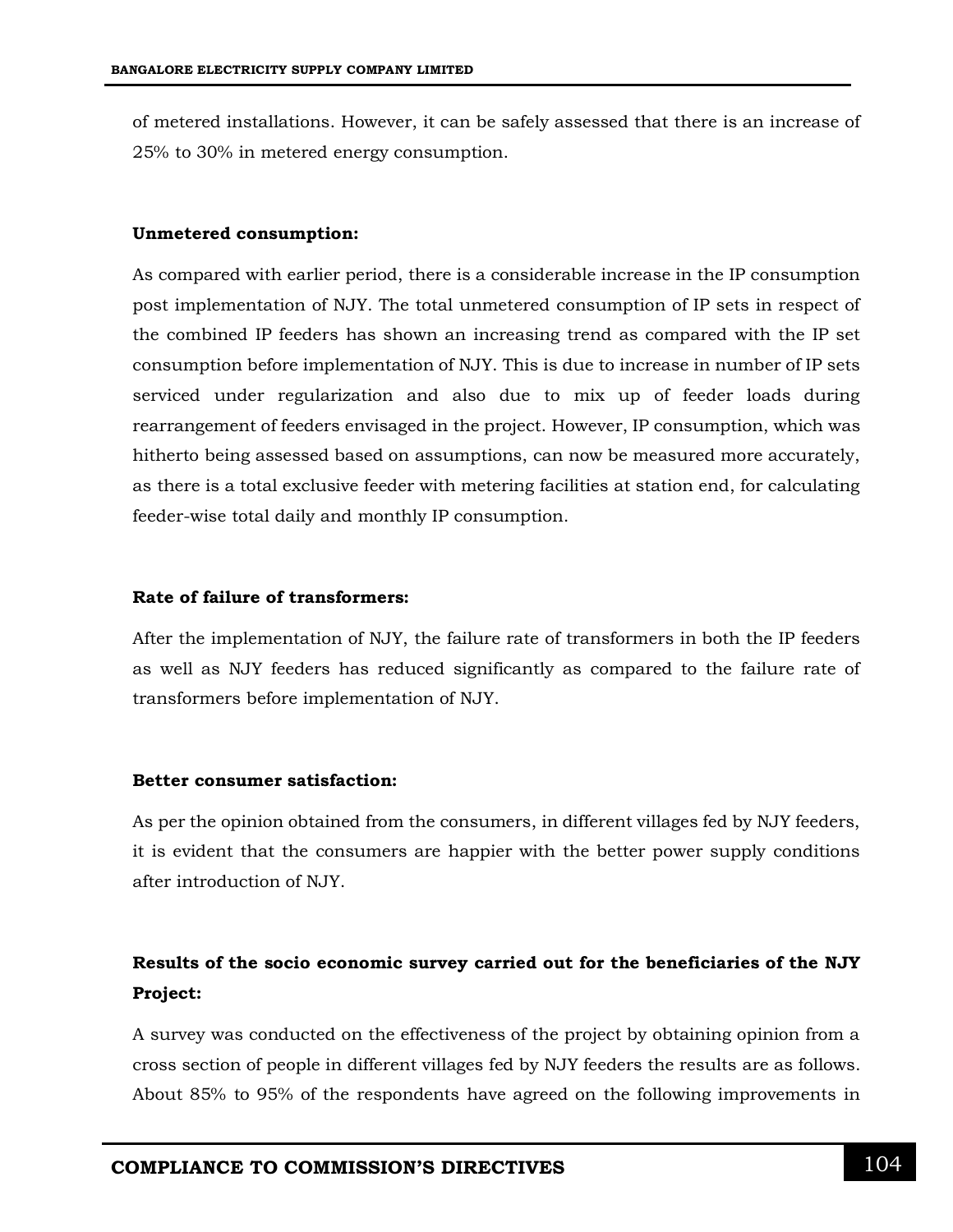availability of power 24X7, after implementation of NJY.

- Improvement in quality of power supply viz., less voltage fluctuations, reduction in interruptions/ better tail end voltages.
- Improved standards of living.
- Increase in level of literacy/education.
- Improvement in basic amenities such as drinking water supply, improved services in Primary Health Centers.
- Development of small scale industries leading to local employment and increased job opportunities.

Further, BESCOM has ensured that the illegal tapping of NJY feeders is curbed and wide publicity has been given through media, highlighting the punishments laid down under the law for power theft or illegal hooking. Paper notifications issued in this regard are enclosed for the commission's perusal.

# **Following are the observations pertaining to 36 NJY feeders covering Davangere and Kolar Circles:**

| S1<br><b>No</b> | <b>Paramet</b><br>er                 | <b>Before bifurcation</b>                                                                                                       | After<br>bifurcation<br>NJY non-Agri<br>feeder                    | After bifurcation<br>Agri feeder | Conclusion                                                         |
|-----------------|--------------------------------------|---------------------------------------------------------------------------------------------------------------------------------|-------------------------------------------------------------------|----------------------------------|--------------------------------------------------------------------|
|                 | Total No.<br>of<br>installati<br>ons | Domestic lighting and<br>water supply $-48,720$<br>numbers $&$ IP Sets $-$<br>9,340 numbers<br>12,60,500 KW                     | Domestic<br>lighting and<br>water supply $-$<br>52,445<br>numbers | IΡ<br>Sets<br>11,150 numbers     | Increase in installations<br>bifurcation is about<br>after<br>9.6% |
| $\mathbf{2}$    | Total<br>connecte<br>d load          | (Domestic and IP load)<br>cannot be segregated<br>since the connected<br>load is based on<br>installed transformer<br>capacity) | Domestic<br>Lighting and<br>Water Supply<br>2,36,000 kW           | IP Sets 11,85,000<br>kW          | Increase in connected load<br>after bifurcation is about<br>12.2%  |

**Table 5.4**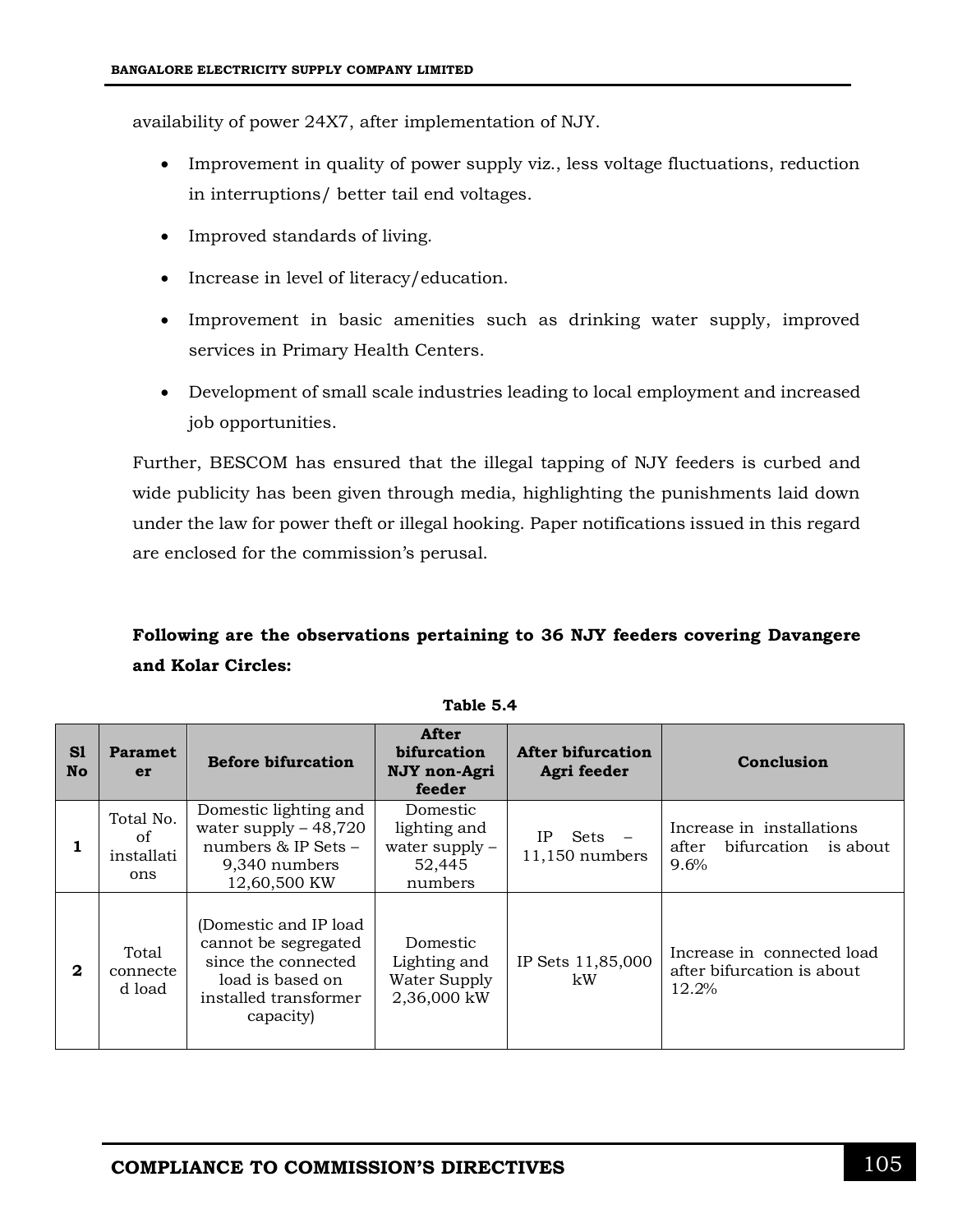| 3           | Total<br>energy<br>sent out<br>from<br>substatio<br>$n$ (kWh) | Domestic lighting and<br>water supply -<br>38,28,650 kWh & IP<br>Sets - 1,39,45,000<br>kWh              | Domestic<br>lighting and<br>water supply<br>56,57,600<br>kWh | IP Sets 92,65,500<br>kWh                                                                                                                                             | Decrease in energy sent out<br>from the substations after<br>bifurcation<br>is about 16%                                                                                                                                                                                                                                       |
|-------------|---------------------------------------------------------------|---------------------------------------------------------------------------------------------------------|--------------------------------------------------------------|----------------------------------------------------------------------------------------------------------------------------------------------------------------------|--------------------------------------------------------------------------------------------------------------------------------------------------------------------------------------------------------------------------------------------------------------------------------------------------------------------------------|
| 4           | Total<br>metered<br>energy<br>consump<br>tion<br>(kWh)        | Domestic lighting and<br>water supply -<br>31,57,600 kWh & IP<br>Sets - Realized about<br>88,30,000 kWh | 50,06,300<br>kWh                                             | It is assumed<br>that the entire<br>energy consumed<br>by the bifurcated<br>Agri feeders is<br>assessed and will<br>be realized from<br>the Govt. at a<br>later date | Increase in metered energy<br>consumption after<br>bifurcation is about 19%                                                                                                                                                                                                                                                    |
| 5           | Average<br>technical<br>loss                                  | 17.50%                                                                                                  | 11.50%                                                       |                                                                                                                                                                      | Reduction in technical loss is<br>about 5.5%                                                                                                                                                                                                                                                                                   |
| 6           | Average<br>Commer<br>cial loss                                | 6%                                                                                                      | 5.50%                                                        | Not possible to<br>evaluate AT&C<br>for a pure<br>Agricultural<br>feeder since the                                                                                   | Reduction in commercial loss<br>is about $0.5%$                                                                                                                                                                                                                                                                                |
| $\mathbf 7$ | Aggregat<br>e<br>Technica<br>1 and<br>commerc<br>ial loss     | 23.50%                                                                                                  | 17%                                                          | realization is an<br>assumed value of<br>100%                                                                                                                        | Reduction in AT&C loss is<br>about 6.5%                                                                                                                                                                                                                                                                                        |
| 8           | Transfor<br>mer<br>Failure<br>rate                            | 14%                                                                                                     | 16%                                                          | 17.50%                                                                                                                                                               | Even though the number of<br>failure of transformers has<br>reduced, the percentage<br>failure rate for the bifurcated<br>non-Agri NJY feeder has<br>increased marginally by<br>about 2%. This may be<br>attributable to high service<br>period of about 20 to 22<br>hours a day as compared to<br>earlier 8 to 10 hours a day |
| 9           | Voltage<br>Regulatio<br>n(HT)                                 | 7%                                                                                                      | 4.50%                                                        | 9.50%                                                                                                                                                                | Even with this improvement<br>for the non-Agricultural NJY<br>feeder, the regulation is<br>above the acceptable range of<br>+ 2.5% (upto transformer)<br>as per REC guidelines.<br>This may be attributable to<br>higher line lengths                                                                                          |
| 10          | Peak<br>Load                                                  | 140A to 200A                                                                                            | about 45 A                                                   | 120 to 135 A                                                                                                                                                         | This has led to improved<br>quality of power supply viz.,<br>good tail end voltage at the<br>consumer end. This is<br>evident from the survey<br>carried out of the consumers.                                                                                                                                                 |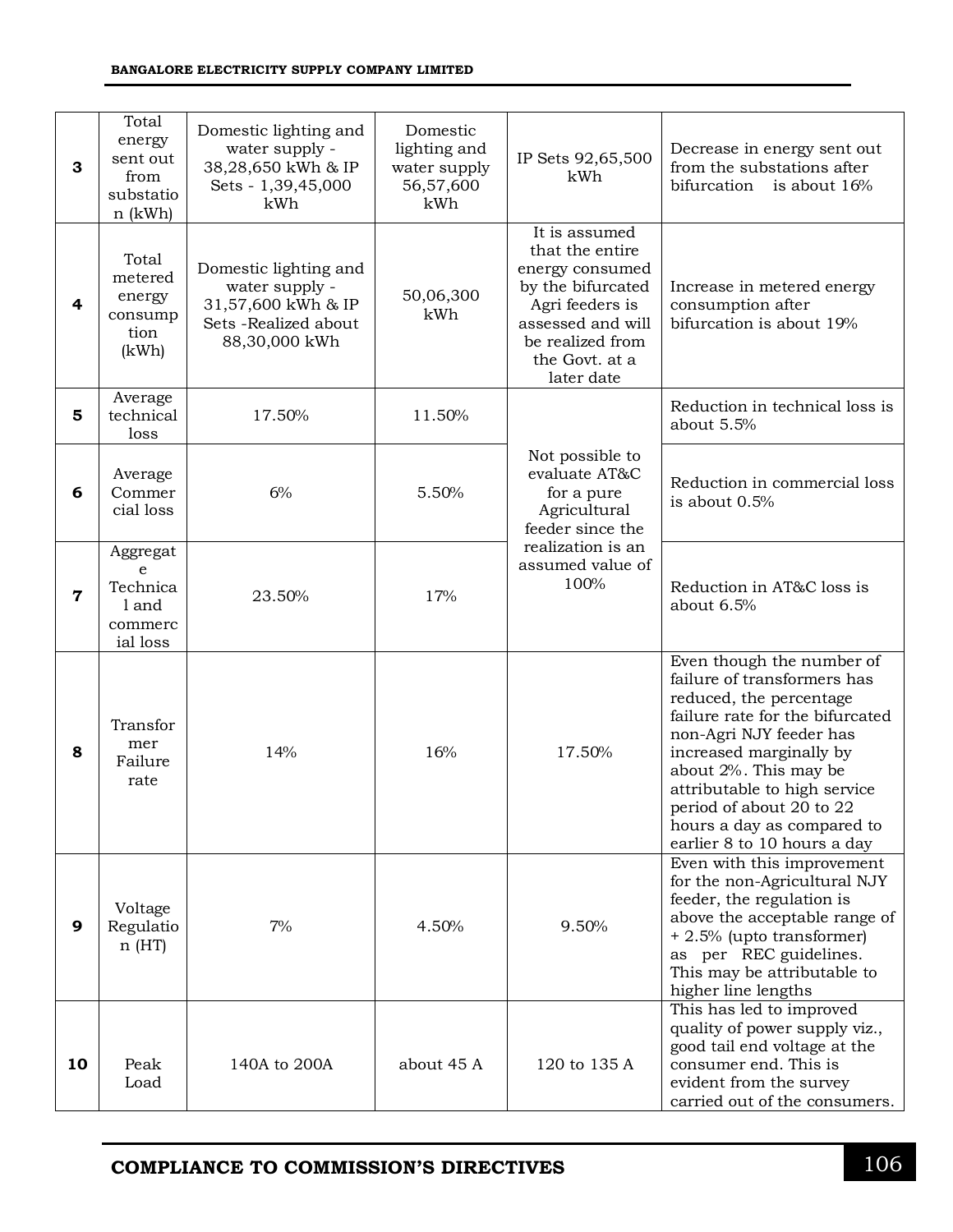Following are the observations pertaining to Socio-Economic Survey carried out for the Beneficiaries of NJY scheme (36 NJY feeders) of Davangere and Kolar Circles of BESCOM. A survey was carried out covering 5 villages per feeder and 6 respondents per village:

| Circle                       |                | Davangere |
|------------------------------|----------------|-----------|
| No of sub-divisions          | :              | 8         |
| No of feeders for evaluation | $\ddot{\cdot}$ | 28        |
| Circle                       | $\ddot{\cdot}$ | Kolar     |
| No of sub-divisions          | $\ddot{\cdot}$ | 2         |
| No of feeders for evaluation |                | 8         |

| abl<br>ł |  |
|----------|--|
|----------|--|

| S1 No        | <b>Parameter</b>                                                                                                      | <b>Response</b>                                                                      |
|--------------|-----------------------------------------------------------------------------------------------------------------------|--------------------------------------------------------------------------------------|
| 1            | Voltage Measured at consumer premises                                                                                 | Within acceptable value                                                              |
| $\mathbf{2}$ | Is the respondent aware of NJY scheme (Yes/<br>No)                                                                    | No (80%) However the<br>surveyor has appraised<br>the respondent about<br>the scheme |
| 3            | Availability of power 24x7 after NJY (Yes/ No)                                                                        | Yes $(93%) > 20$ Hrs a<br>Day                                                        |
| 4            | Improvement in Quality of power viz. less<br>voltage fluctuations after NJY (Yes/ No)                                 | Yes $(86%)$                                                                          |
| 5            | Reduction in power Interruptions after NJY<br>(Yes / No)                                                              | Yes $(73%)$                                                                          |
| 6            | Whether satisfied with quality and duration<br>of power supply for IP sets (Yes/No) if<br>applicable                  | No (73%)                                                                             |
|              | Respondents perception(Yes/No) on whether<br>implementation of NJY has led to<br>a) Improvement in standard of living | Yes (87%)                                                                            |
|              | b) Increase in level of literacy/education<br>levels                                                                  | Yes $(97%)$                                                                          |
| 7            | c) Improvement in basic amenities such as<br>drinking water supply, improved services in<br>Primary Health Centers    | Yes $(83%)$                                                                          |
|              | d) Development of Small Scale Industries<br>leading to local employment and increased<br>job opportunities            | Yes (77%)                                                                            |
|              | e) Reduction in migrant population to urban<br>areas                                                                  | No (87%)                                                                             |
| 8            | Overall satisfaction level about the project<br>(Good/ Average/Needs further improvement)                             | Average                                                                              |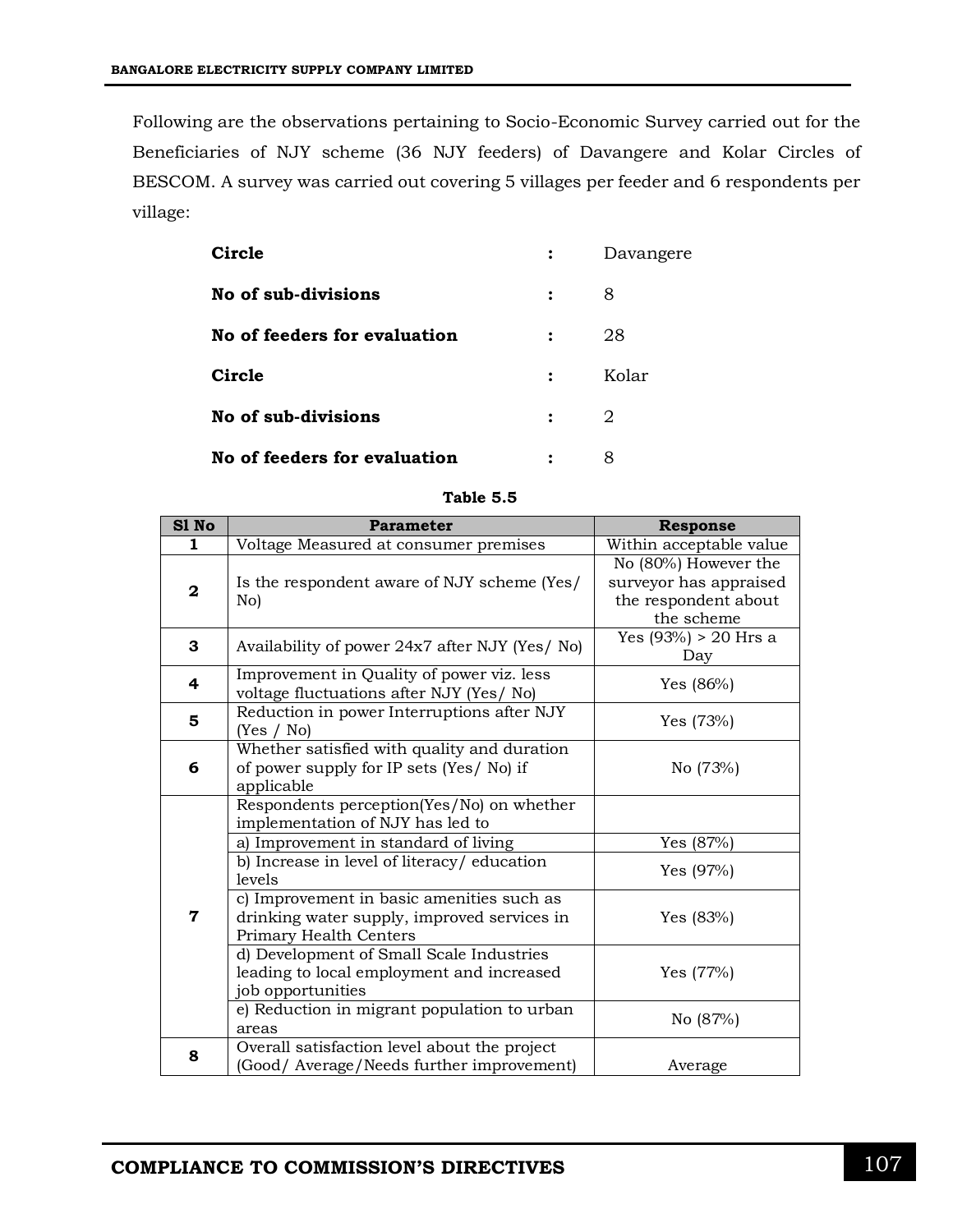#### **IX. Directive on Demand Side Management in Agriculture:**

In view of the urgent need for conserving energy for the benefit of the consumers in the State, the Commission had directed BESCOM to take up replacement of inefficient Irrigation Pumps with energy efficient Pumps approved by the Bureau of Energy Efficiency, at least in one sub- division in its jurisdiction and report compliance thereon.

The Commission during its review meetings with ESCOMs held in the Commission has been directing them to initiate DSM measures in any one sub-division/taluk in order to assess the results of such measures before scaling up in whole of its jurisdiction. BESCOM is directed to expedite the implementation of DSM measures in 11kV Harobele feeder in Kanakapura taluk and report compliance thereon to the Commission within three months from the date of this order.

#### **Compliance by the BESCOM:**

#### **Compliance on Ag. DSM:**

Letter has been addressed to Energy Department, GoK vide letter dated 16.05.2016 regarding modifications in methodology for implementation of Ag. DSM programme. BESCOM is awaiting directions from GoK.

#### **Compliance on Surya Raitha, pilot project:-**

69 nos. of solar IP sets have been commissioned as on 31.05.2016. Based on the request of M/s. Sun Edison, the project work is assigned to M/s. Ishaan Solar duly obtaining BESCOM Board approval. The firm has committed to commission all the 310 nos. IP sets by the end of January-2017.

### **X. Directive on Lifeline Supply to Un-Electrified households:**

BESCOM shall come out with an action plan to implement the directive of the Commission for providing electricity to the un- electrified households in its jurisdiction and submit compliance/progress achieved monthly to the Commission.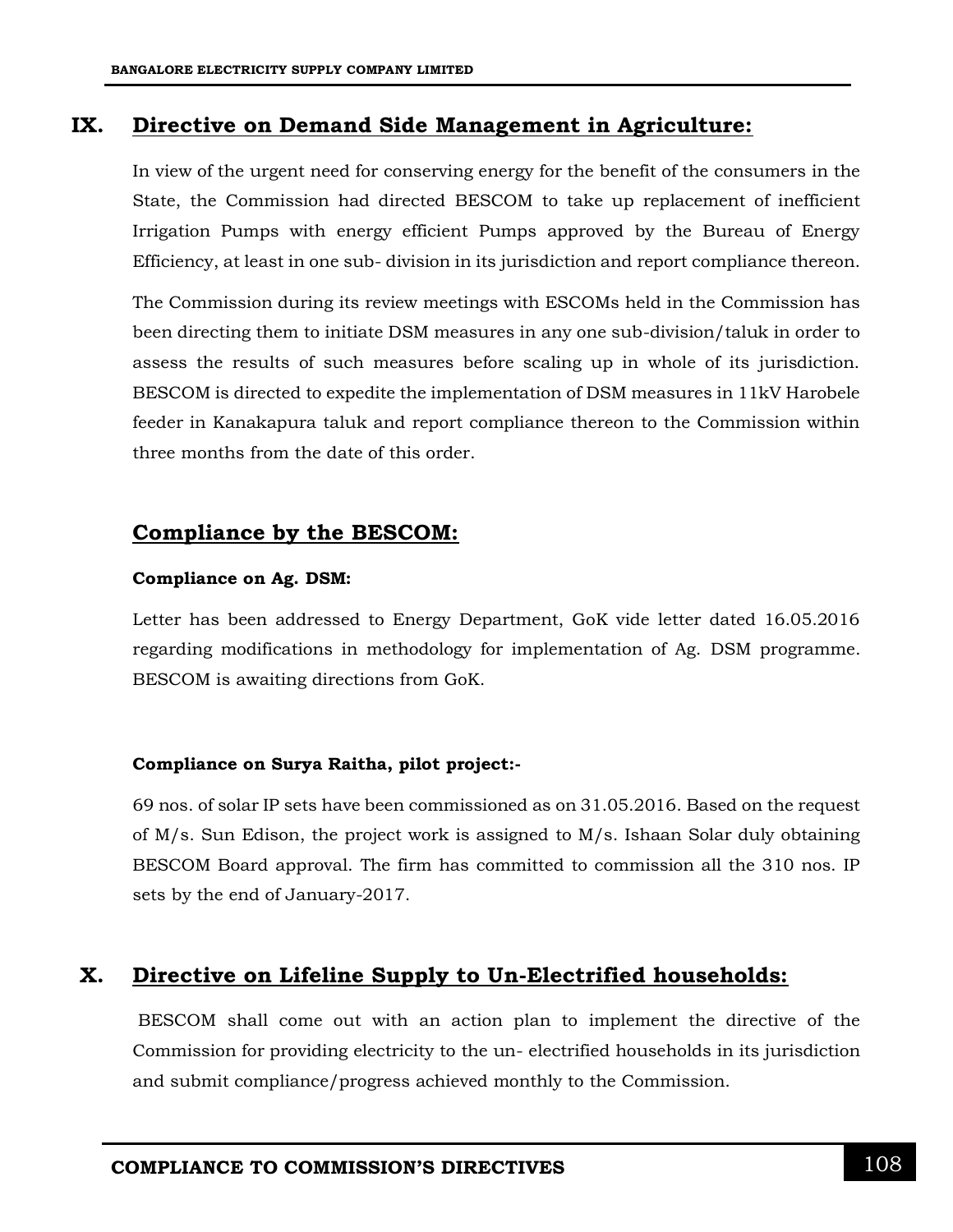Further, the Commission concerned with the slow pace of progress of this programme, in its previous Tariff Order had directed BESCOM to cover electrification of 5 percent of the total identified un-electrified households every month beginning from April, 2015 so as to complete this programme in about twenty months. There is not much progress in these aspects. BESCOM is directed to expedite action to provide electricity to the unelectrified households covering all the remaining households within the targeted time and report compliance to the Commission regarding the monthly progress achieved from May, 2016 onwards. In the event of non-compliance, the Commission may be constrained to initiate penalty proceedings under section 142 of the Electricity Act, 2003.

## **Compliance by the BESCOM:**

For electrification of 60531 no's of BPL households are identified under RGGVY XII plan scheme in 05 districts of BESCOM namely Davangere, Bangalore Rural, Ramanagara, Kolar and Chikkaballapura. During execution of the scheme the

Physical progress of electrification of BPL households under RGGVY XII plan is as follows:

|              |                         | No. of BPL                                                                 | No. of BPL                                                             |                      | <b>Last 3 Month Progress</b> |            |            |                                |                                                                       |
|--------------|-------------------------|----------------------------------------------------------------------------|------------------------------------------------------------------------|----------------------|------------------------------|------------|------------|--------------------------------|-----------------------------------------------------------------------|
| S1.<br>No.   | <b>Name of District</b> | <b>HH</b><br>identified<br>for<br>electrificat<br>ion as per<br><b>DWA</b> | <b>HH</b><br>identified<br>for<br>electrificatio<br>n as per<br>survey | As on<br>July-<br>16 | Aug-<br>16                   | Sep-<br>16 | Oct-<br>16 | Cumul<br>ative<br>progres<br>S | <b>Progres</b><br>$\sin \frac{\pi}{6}$<br><b>WRT</b><br><b>Survey</b> |
|              | <b>Bangalore Rural</b>  | 6167                                                                       | 8410                                                                   | 7790                 | 256                          | $\Omega$   | 2          | 8048                           | 95.70%                                                                |
| $\mathbf{2}$ | <b>Davangere</b>        | 21294                                                                      | 25652                                                                  | 17202                | 1801                         | 836        | 1014       | 20853                          | 81.29%                                                                |
| 3            | Kolar                   | 13041                                                                      | 21312                                                                  | 13004                | 1202                         | 1473       | 1689       | 17368                          | 81.49%                                                                |
| 4            | Chikkaballapura         | 15460                                                                      | 24696                                                                  | 18819                | 2060                         | 1443       | 1085       | 23407                          | 94.78%                                                                |
| 5            | Ramanagara              | 4569                                                                       | 19601                                                                  | 6980                 | 236                          | $\Omega$   | 0          | 7216                           | 36.81%                                                                |
|              | <b>Total</b>            | 60531                                                                      | 99671                                                                  | 63795                | 5555                         | 3752       | 3790       | 76892                          | 77.15%                                                                |

| Table 5.6 |  |
|-----------|--|
|           |  |

As per REC guidelines, the work shall be completed within 24 months from the date of issue of work award to the Agency. BESCOM is committed to complete the project within stipulated time fixed by the REC in all aspects.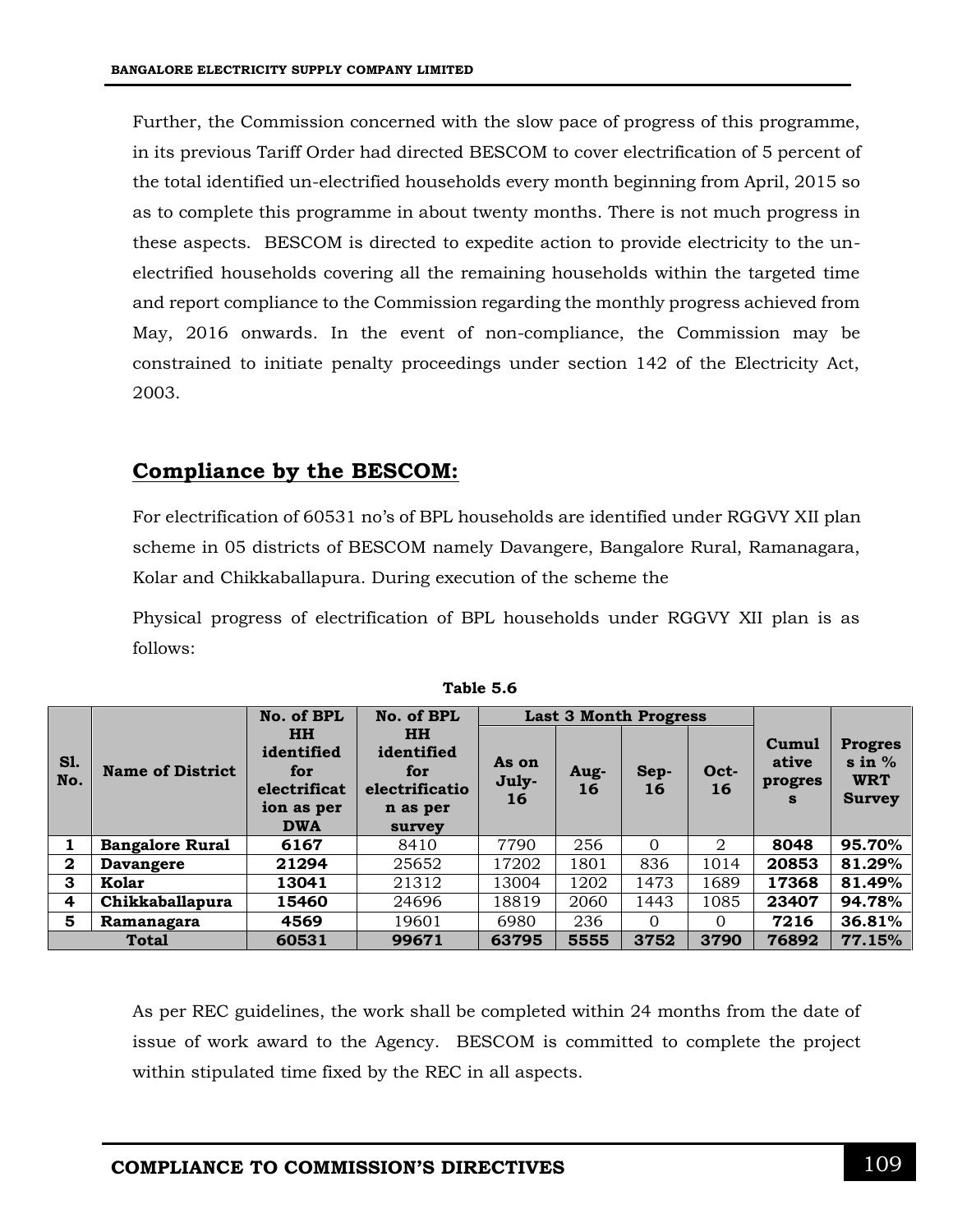Further, for electrification of BPL households as per the guidelines of REC 119659 nos. of BPL households are identified in 08 districts of BESCOM under Dena Dayal Upadhyaya Grama Jyothi Yojana (DDUGJY).

The district wise BPL households identified for electrification under the scheme is as follows,

| <b>S1.</b><br>No. | <b>Name of District</b>         | No. of BPL HH identified for<br>electrification under DDUGJY |  |  |  |  |
|-------------------|---------------------------------|--------------------------------------------------------------|--|--|--|--|
|                   | Bangalore Rural                 | 4315                                                         |  |  |  |  |
| $\overline{2}$    | Davangere                       | 5885                                                         |  |  |  |  |
| 3                 | Kolar                           | 4563                                                         |  |  |  |  |
| $\overline{4}$    | Chikkaballapura                 | 4173                                                         |  |  |  |  |
| 5                 | Ramanagara                      | 7689                                                         |  |  |  |  |
| 6                 | Anekal taluk of Bangalore Urban | 5523                                                         |  |  |  |  |
| 7                 | Chitradurga                     | 36817                                                        |  |  |  |  |
| 8                 | Tumkur                          | 50694                                                        |  |  |  |  |
|                   | Total                           | 119659                                                       |  |  |  |  |

For implementation of the same, the tenders are floated and works has to be awarded to the qualified bidder after completion of the evaluation process. The time schedule fixed for implementation of DDUGJY scheme is 24 months from the date of issue of Detailed Work Award (DWA).

#### **XI. Directive on sub-division as Strategic Business Units (SBU):**

The Commission notes that, the ESCOMs have expressed their difficulty in introduction of SBU concept in their O & M divisions / sub divisions due to implementation issues in the field. The Commission recognizes the problems associated with implementation of SBU concept. As an alternative, the Commission had instituted a study to make field formations of the ESCOMs financially accountable without any modification in their existing administrative set up. The Commission has forwarded a report prepared by the consultants M/s PWC regarding implementation on Financial Management Framework for distribution utilities to take further action to implement a model suggested by the consultant, in their jurisdiction to bring in accountability on the performance of the divisions / sub-divisions in relation to the quantum of energy received, sold and its cost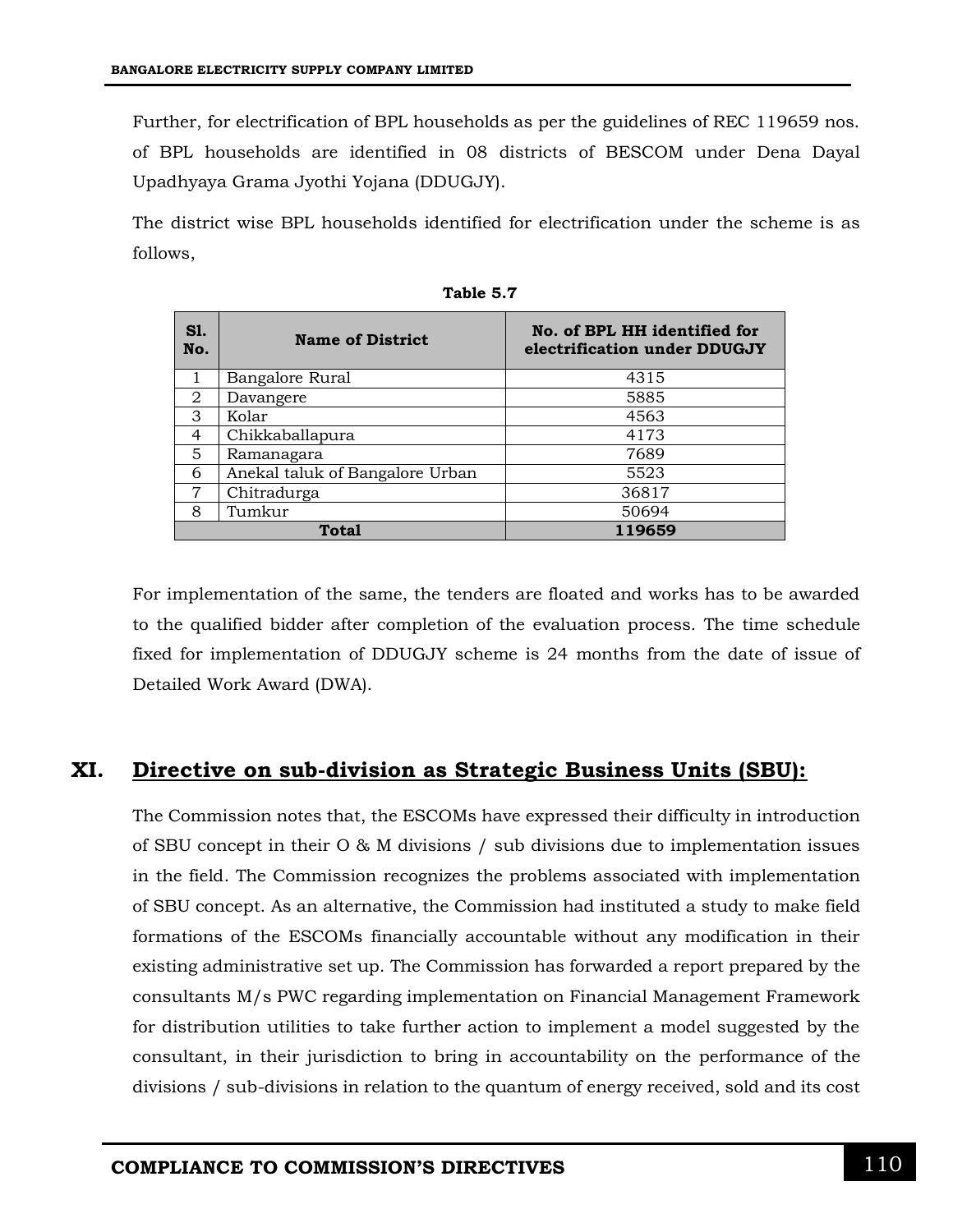so that they conduct their business on commercial principles.

BESCOM is therefore, directed to implement this financial management framework model and report compliance thereon within three months from the date of issue of this Order.

#### **Compliance by the BESCOM:**

Commission has principally agreed to dispense with implementation of SBU concept instead has suggested to implement Financial Management Framework in line with report prepared by M/S PWC done on pilot basis on selected CESC Divisions. Based on the Commission's direction Division wise draft financial evaluation was done based on the actuals of FY-16. Draft results are tabulated below:

| <b>Divisions</b>               | <b>Net</b><br>Consum<br>ption | PP<br>cost | othe<br>r<br>costs | <b>Total</b><br>cost | Deman<br>d Total | Collecti<br>on<br>Total | ARR-<br>Deman<br>d | ARR-<br>collec<br>tion | Cost<br>per<br>unit | Profit/<br>loss<br>Deman<br>d basis | Profit/<br>loss<br><b>Collect</b><br>ion<br>basis |
|--------------------------------|-------------------------------|------------|--------------------|----------------------|------------------|-------------------------|--------------------|------------------------|---------------------|-------------------------------------|---------------------------------------------------|
| <b>CHANDAPURA Total</b>        | 1309.85                       | 4.37       | 0.37               | 4.74                 | 937.41           | 876.51                  | 7.16               | 6.69                   | 4.74                | 317                                 | 256                                               |
| CHIKBALLAPURA Total            | 538.34                        | 4.37       | 1.07               | 5.44                 | 221.88           | 212.88                  | 4.12               | 3.95                   | 5.44                | $-71$                               | $-80$                                             |
| <b>CHINTAMANI Total</b>        | 465.43                        | 4.37       | 0.63               | 5.00                 | 160.32           | 152.19                  | 3.44               | 3.27                   | 5.00                | $-72$                               | $-81$                                             |
| <b>CHITRADURGA Total</b>       | 510.21                        | 4.37       | 1.10               | 5.47                 | 198.47           | 192.20                  | 3.89               | 3.77                   | 5.47                | $-81$                               | $-87$                                             |
| <b>DAVANAGERE Total</b>        | 789.16                        | 4.37       | 0.85               | 5.22                 | 399.15           | 314.21                  | 5.06               | 3.98                   | 5.22                | $-13$                               | $-98$                                             |
| <b>HARIHARA Total</b>          | 512.11                        | 4.37       | 0.68               | 5.05                 | 184.39           | 176.08                  | 3.60               | 3.44                   | 5.05                | $-74$                               | $-83$                                             |
| <b>HEBBAL Total</b>            | 985.49                        | 4.37       | 0.64               | 5.01                 | 649.97           | 634.19                  | 6.60               | 6.44                   | 5.01                | 156                                 | 140                                               |
| <b>HIRIYUR Total</b>           | 522.88                        | 4.37       | 1.00               | 5.37                 | 197.07           | 181.32                  | 3.77               | 3.47                   | 5.37                | $-84$                               | $-99$                                             |
| <b>HSR Total</b>               | 1346.47                       | 4.37       | 0.54               | 4.91                 | 1004.69          | 961.50                  | 7.46               | 7.14                   | 4.91                | 344                                 | 300                                               |
| <b>INDIRANAGAR Total</b>       | 1952.73                       | 4.37       | 0.48               | 4.85                 | 1519.25          | 1466.00                 | 7.78               | 7.51                   | 4.85                | 572                                 | 519                                               |
| <b>JAYANAGAR Total</b>         | 1410.10                       | 4.37       | 0.66               | 5.03                 | 1000.01          | 981.78                  | 7.09               | 6.96                   | 5.03                | 291                                 | 273                                               |
| <b>K.G.F Total</b>             | 984.96                        | 4.37       | 0.47               | 4.84                 | 418.04           | 385.85                  | 4.24               | 3.92                   | 4.84                | $-59$                               | $-91$                                             |
| <b>KANAKPURA Total</b>         | 619.73                        | 4.37       | 0.42               | 4.79                 | 277.10           | 254.60                  | 4.47               | 4.11                   | 4.79                | $-20$                               | $-42$                                             |
| <b>KENGERI Total</b>           | 734.55                        | 4.37       | 0.42               | 4.79                 | 431.72           | 417.37                  | 5.88               | 5.68                   | 4.79                | 80                                  | 66                                                |
| <b>KOLAR Total</b>             | 456.87                        | 4.37       | 0.94               | 5.31                 | 207.88           | 185.06                  | 4.55               | 4.05                   | 5.31                | $-35$                               | $-58$                                             |
| <b>KORAMANGALA Total</b>       | 1860.13                       | 4.37       | 0.40               | 4.77                 | 1464.99          | 1400.13                 | 7.88               | 7.53                   | 4.77                | 578                                 | 513                                               |
| <b>MADHUGIRI Total</b>         | 664.46                        | 4.37       | 0.82               | 5.19                 | 225.78           | 197.57                  | 3.40               | 2.97                   | 5.19                | $-119$                              | $-147$                                            |
| <b>MALLESWARAM Total</b>       | 641.39                        | 4.37       | 1.66               | 6.03                 | 492.50           | 478.33                  | 7.68               | 7.46                   | 6.03                | 106                                 | 92                                                |
| <b>NELMANGALA Total</b>        | 1036.19                       | 4.37       | 0.59               | 4.96                 | 608.53           | 537.95                  | 5.87               | 5.19                   | 4.96                | 95                                  | 24                                                |
| <b>PEENYA Total</b>            | 989.84                        | 4.37       | 0.69               | 5.06                 | 681.53           | 660.04                  | 6.89               | 6.67                   | 5.06                | 181                                 | 159                                               |
| <b>RAJAJESHWARINAGAR Total</b> | 537.35                        | 4.37       | 0.90               | 5.27                 | 356.85           | 347.03                  | 6.64               | 6.46                   | 5.27                | 74                                  | 64                                                |
| <b>RAJAJINAGAR Total</b>       | 762.03                        | 4.37       | 0.89               | 5.26                 | 499.27           | 490.43                  | 6.55               | 6.44                   | 5.26                | 98                                  | 90                                                |
| <b>RAMNAGAR Total</b>          | 543.09                        | 4.37       | 0.77               | 5.14                 | 294.57           | 290.00                  | 5.42               | 5.34                   | 5.14                | 15                                  | 11                                                |
| <b>SHIVAJINAGAR Total</b>      | 1011.70                       | 4.37       | 0.70               | 5.07                 | 730.22           | 707.71                  | 7.22               | 7.00                   | 5.07                | 217                                 | 195                                               |
| <b>TIPTUR Total</b>            | 516.00                        | 4.37       | 0.76               | 5.13                 | 188.23           | 170.07                  | 3.65               | 3.30                   | 5.13                | $-76$                               | $-95$                                             |
| <b>TUMKUR Total</b>            | 1342.36                       | 4.37       | 0.75               | 5.12                 | 567.48           | 536.32                  | 4.23               | 4.00                   | 5.12                | $-120$                              | $-151$                                            |
| <b>VIDHANASOUDA Total</b>      | 457.66                        | 4.37       | 1.12               | 5.49                 | 346.72           | 340.81                  | 7.58               | 7.45                   | 5.49                | 95                                  | 90                                                |
| YELHANKA Total                 | 1037.08                       | 4.37       | 0.45               | 4.82                 | 527.17           | 489.81                  | 5.08               | 4.72                   | 4.82                | 27                                  | $-10$                                             |
|                                | 24538                         |            |                    |                      |                  |                         |                    |                        |                     |                                     |                                                   |

**Table 5.8**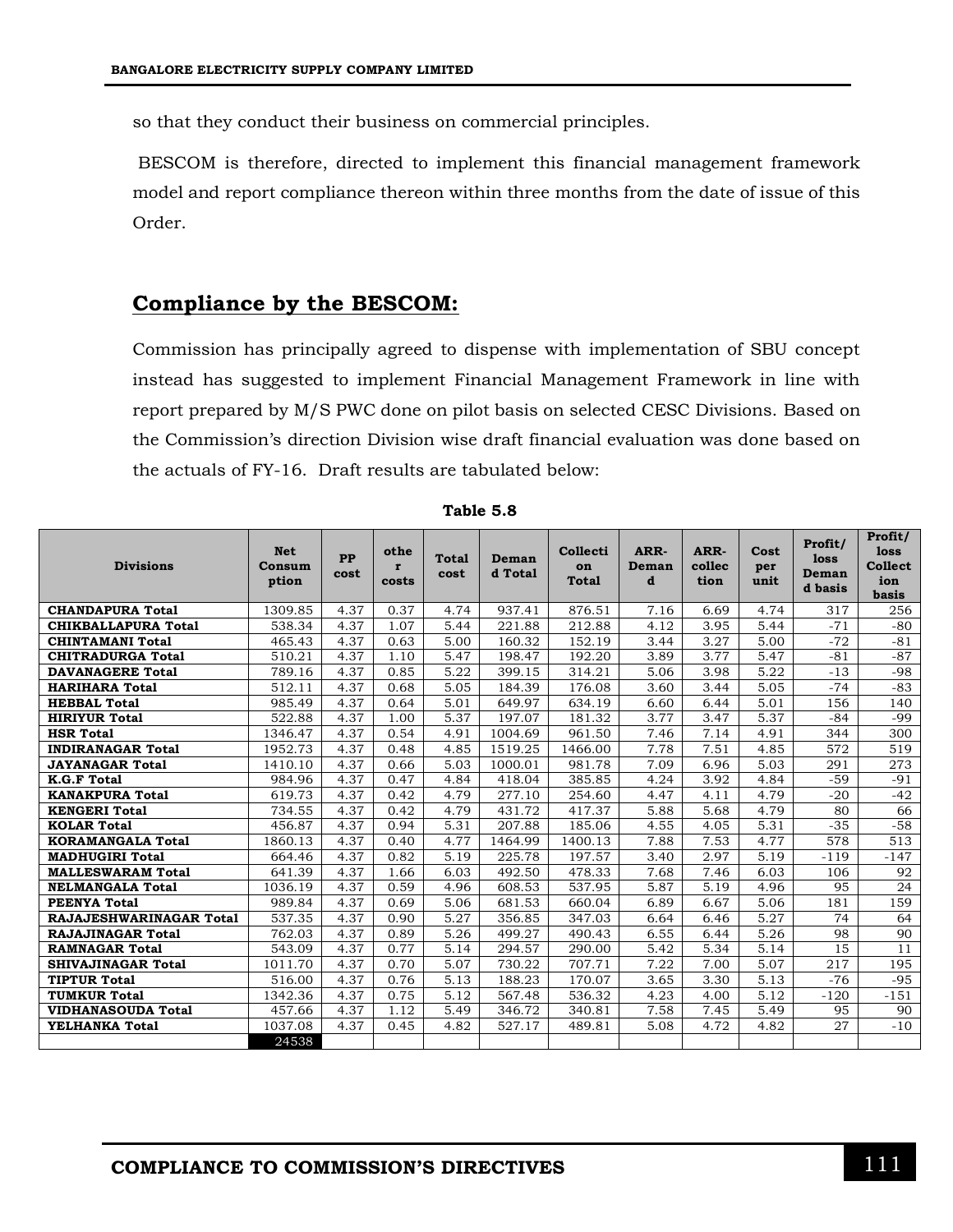| Targets fixed for FY-17 is set as under: |  |  |  |  |  |  |  |
|------------------------------------------|--|--|--|--|--|--|--|
|------------------------------------------|--|--|--|--|--|--|--|

| <b>DIVISION</b>            | Contribution<br>factor | <b>Approved</b><br>byKERC-FY-17 | <b>Targeted ARR</b><br>for FY-17 |
|----------------------------|------------------------|---------------------------------|----------------------------------|
| <b>CHANDAPURA Total</b>    | 1.29                   | 5.96                            | 7.67                             |
| <b>CHIKBALLAPURA Total</b> | 0.74                   | 5.96                            | 4.42                             |
| <b>CHINTAMANI Total</b>    | 0.62                   | 5.96                            | 3.69                             |
| <b>CHITRADURGA Total</b>   | 0.70                   | 5.96                            | 4.17                             |
| <b>DAVANAGERE Total</b>    | 0.91                   | 5.96                            | 5.42                             |
| <b>HARIHARA Total</b>      | 0.65                   | 5.96                            | 3.86                             |
| <b>HEBBAL Total</b>        | 1.19                   | 5.96                            | 7.07                             |
| <b>HIRIYUR Total</b>       | 0.68                   | 5.96                            | 4.04                             |
| <b>HSR Total</b>           | 1.34                   | 5.96                            | 8.00                             |
| <b>INDIRANAGAR Total</b>   | 1.40                   | 5.96                            | 8.34                             |
| <b>JAYANAGAR Total</b>     | 1.28                   | 5.96                            | 7.60                             |
| <b>K.G.F Total</b>         | 0.76                   | 5.96                            | 4.55                             |
| <b>KANAKPURA Total</b>     | 0.80                   | 5.96                            | 4.79                             |
| <b>KENGERI Total</b>       | 1.06                   | 5.96                            | 6.30                             |
| <b>KOLAR Total</b>         | 0.82                   | 5.96                            | 4.88                             |
| <b>KORAMANGALA Total</b>   | 1.42                   | 5.96                            | 8.44                             |
| <b>MADHUGIRI Total</b>     | 0.61                   | 5.96                            | 3.64                             |
| <b>MALLESWARAM Total</b>   | 1.38                   | 5.96                            | 8.23                             |
| <b>NELMANGALA Total</b>    | 1.06                   | 5.96                            | 6.30                             |
| <b>PEENYA Total</b>        | 1.24                   | 5.96                            | 7.38                             |
| RAJAJESHWARINAGAR Total    | 1.19                   | 5.96                            | 7.12                             |
| <b>RAJAJINAGAR Total</b>   | 1.18                   | 5.96                            | 7.02                             |
| <b>RAMNAGAR Total</b>      | 0.98                   | 5.96                            | 5.81                             |
| <b>SHIVAJINAGAR Total</b>  | 1.30                   | 5.96                            | 7.74                             |
| <b>TIPTUR Total</b>        | 0.66                   | 5.96                            | 3.91                             |
| <b>TUMKUR Total</b>        | 0.76                   | 5.96                            | 4.53                             |
| <b>VIDHANASOUDA Total</b>  | 1.36                   | 5.96                            | 8.12                             |
| YELHANKA Total             | 0.91                   | 5.96                            | 5.45                             |

**Table 5.9**

Draft evaluation and targets are set. Regarding setting of targets to distribution loss, action will be initiated.

### **XII. Directive on Prevention of Electrical Accidents:**

The Commission observes that despite BESCOM taking various remedial measures including rectification of hazardous installations in its network, the number of fatal electrical accidents involving both human and livestock has only increased which is of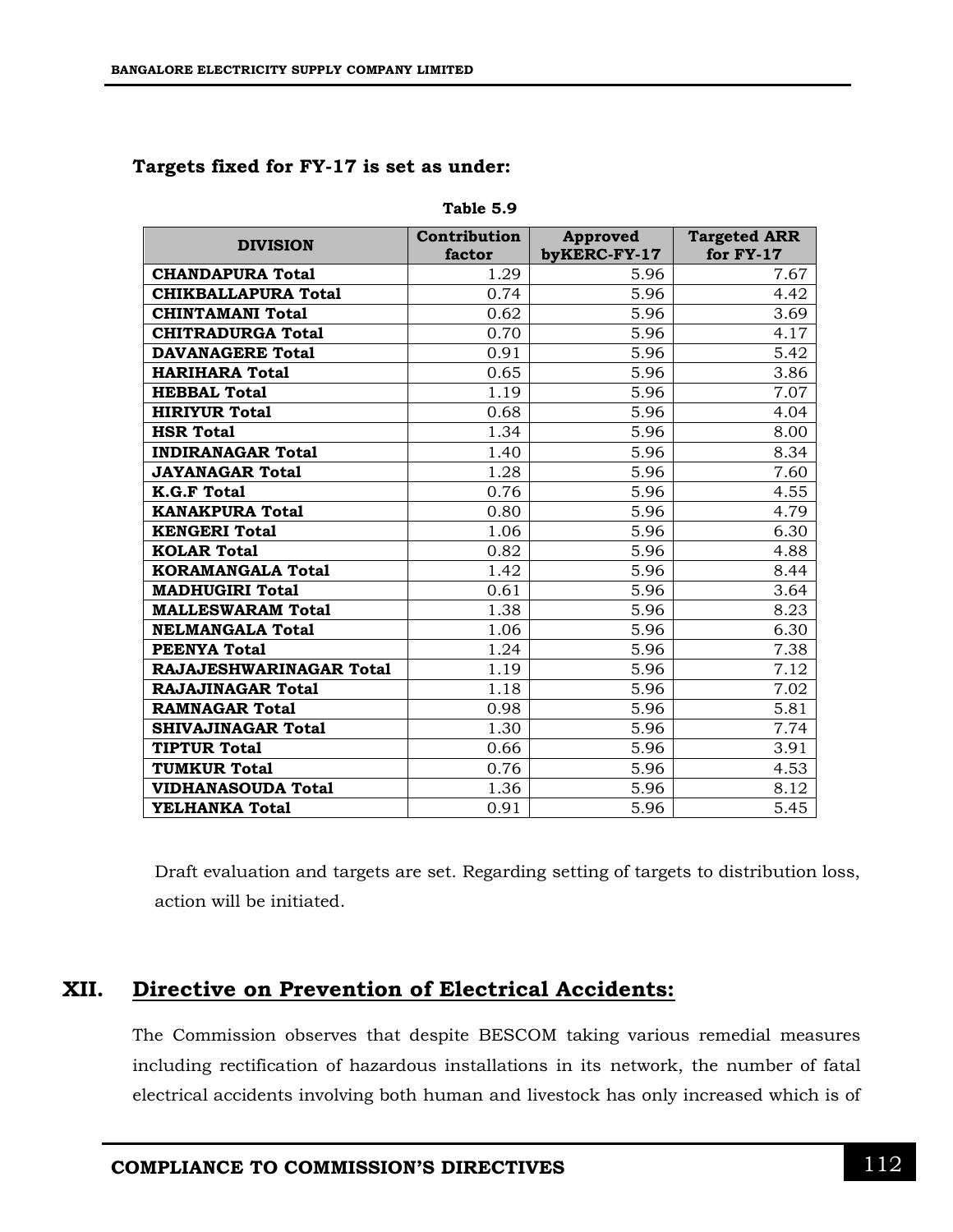a serious concern. This indicates that identification and rectification of all hazardous installations is not completed. BESCOM should make more concerted efforts for identification and rectification of all the hazardous installations prevailing in the distribution system particularly in densely populated areas & public places. BESCOM also needs to take up with the concerned local bodies for rectification of the hazardous streetlight installations and other electrical works under their control to ensure safety of the public. It also necessary that BESCOM creates awareness through visual/print media continuously about safety aspects among public to ensure that the attention on safety aspects is maintained.

The Commission, during the Review meetings held with the ESCOMs has been prompting the ESCOMs to take up periodical preventive maintenance works, install LT protection to distribution transformers, conduct regular awareness programme for public on electrical safety aspects in use of electricity and also ensure use of safety tools and tackles by the field staff besides imparting necessary training to the field staff at regular intervals. BESCOM shall take effective steps to achieve these.

Further, BESCOM shall adhere to the best construction practices as per the standards on construction/expansion of the distribution network so that no maintenance is required for such network for a reasonably long period of time. BESCOM shall also conduct safety audit and carryout preventive maintenance works as per schedule to keep the network equipment in healthy condition.

The Commission has already forwarded the **Safety Technical Manual prepared by a sub-Committee comprising of experts from the Advisory Committee constituted by the Commission** which should serve as a useful guide for the field engineers to record all the technical deficiencies prevalent in the distribution network and enable them to take remedial action on the basis of the audit. In the Safety Technical Manual, detailed account of the steps to be taken on each element of the distribution system is enumerated which would help the field engineer in attending to the defects. The ESCOMs are required to circulate Safety Technical Manual among their field staff for necessary guidance and also to continuously monitor the implementation of the suggestions / recommendations contained in the reports.

The Commission therefore reiterates its directive that BESCOM shall continue to take necessary measures to identify and rectify all the hazardous locations/installations